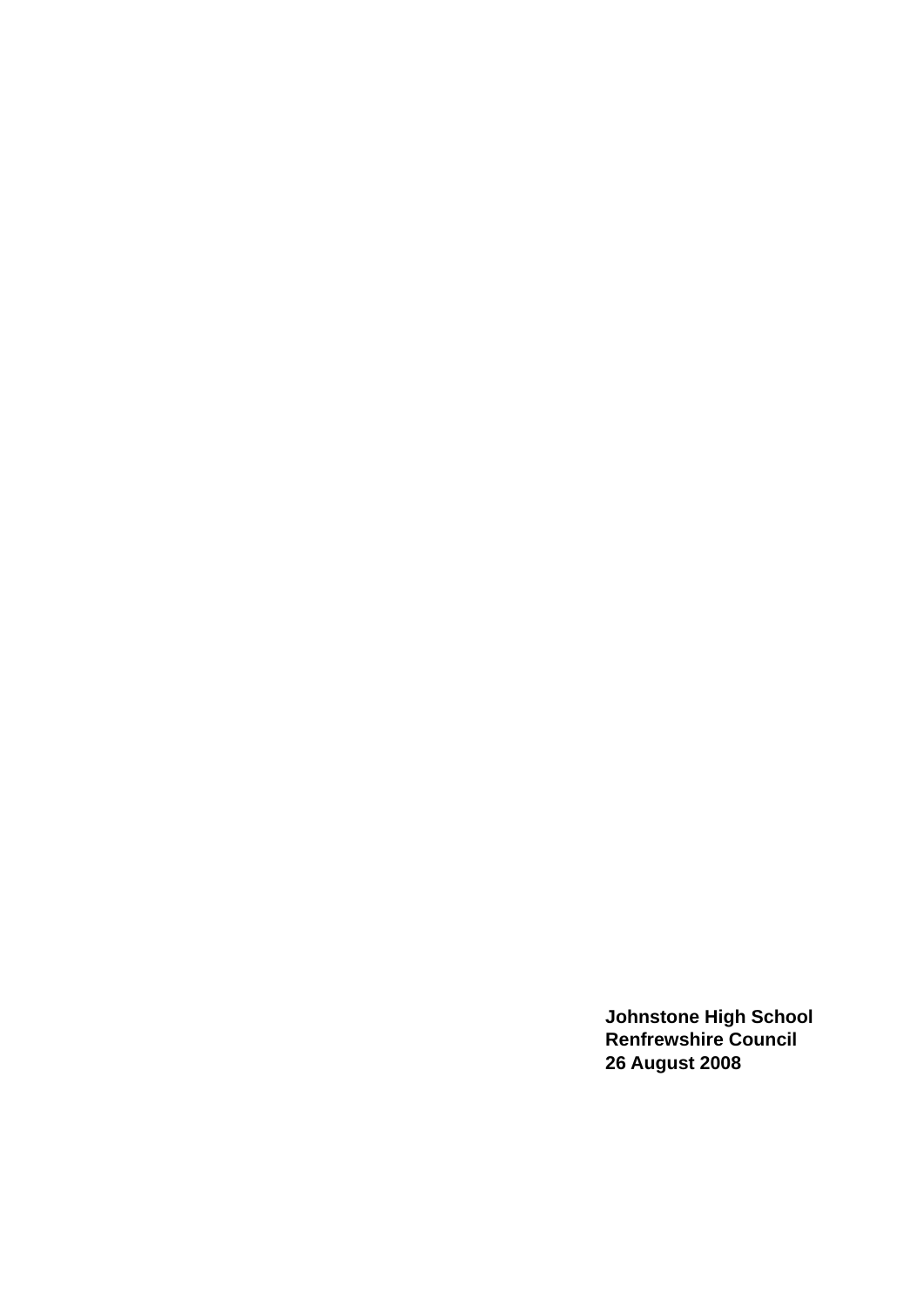| <b>Contents</b>                                                                                            | Page |
|------------------------------------------------------------------------------------------------------------|------|
| 1. Background                                                                                              | 1    |
| 2. Key strengths                                                                                           | 1    |
| 3. How well does the school raise achievement for<br>all?                                                  | 1    |
| 4. How good is the environment for learning?                                                               | 8    |
| 5. Leading and improving the school                                                                        | 11   |
| Appendix 1 Indicators of quality                                                                           | 13   |
| Appendix 2 Summary of questionnaire responses                                                              | 14   |
| <b>Appendix 3 Performance in Scottish Qualifications</b><br><b>Authority (SQA) National Qualifications</b> | 17   |
| <b>Appendix 4 Good practice</b>                                                                            | 19   |
| How can you contact us?                                                                                    | 20   |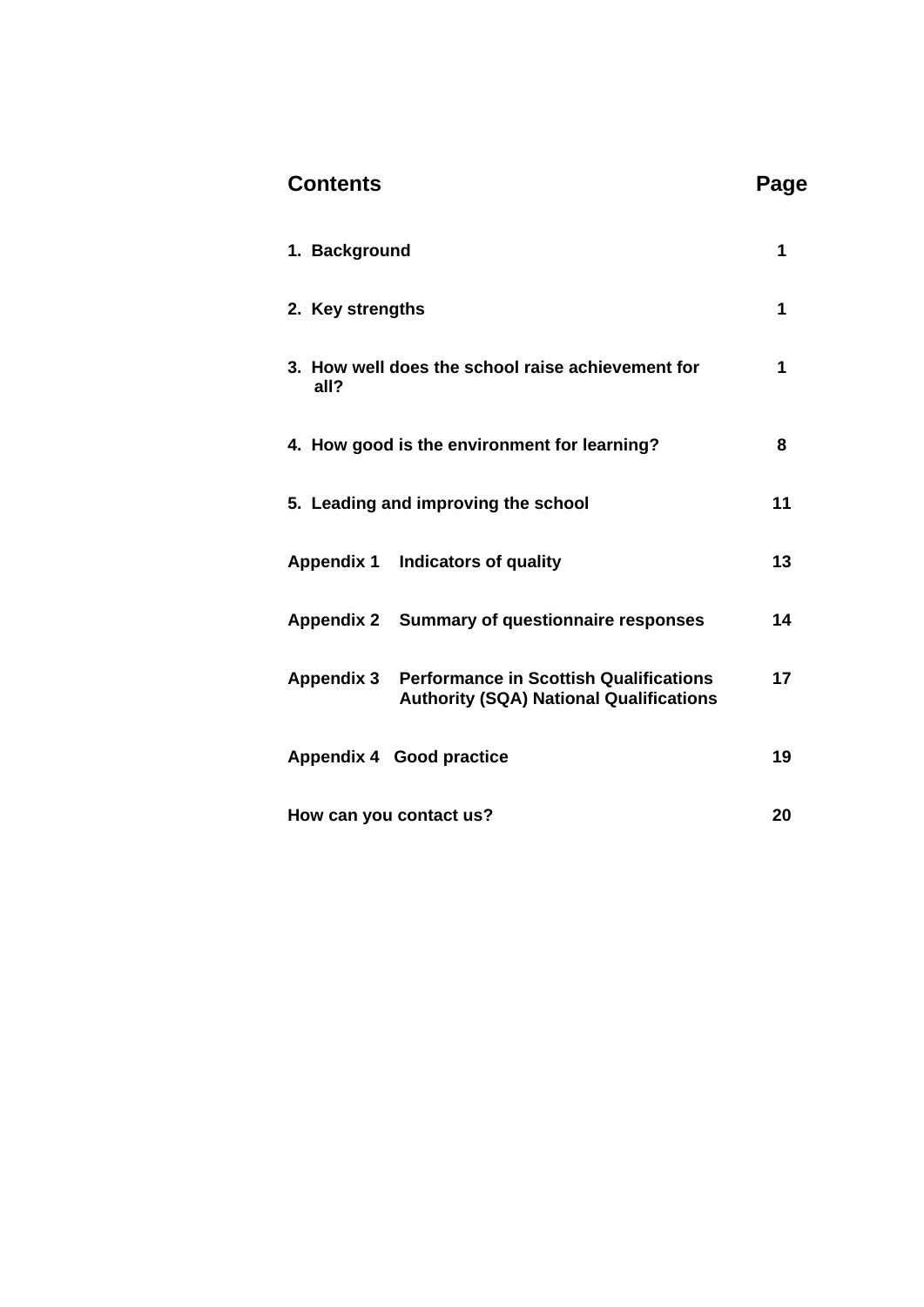# **1. Background**

Johnstone High School was inspected in March 2008 as part of a national sample of secondary education. The inspection covered key aspects of the school's work at all stages. HM Inspectors evaluated how well the school was raising achievement for all pupils, taking into account the extent to which pupils' learning needs were met by the curriculum and teaching. They analysed pupils' achievement in national examinations (see Appendix 3) and other areas, the school's processes for self-evaluation and innovation, and its overall effectiveness and capacity for improvement. Inspectors invited the school to identify examples of good practice and have provided examples of good practice in Appendix 4. HM Inspectors focused particularly on English, mathematics, biology and S1/S2 science, and art and design. The inspection team also evaluated aspects of the school's progress in implementing national recommendations related to improving aspects of school meals provision.

HM Inspectors observed teaching, learning and achievement in lessons and other contexts and examined pupils' work. They analysed responses to questionnaires<sup>[1](#page-2-0)</sup> issued to a sample of parents<sup>[2](#page-2-1)</sup> and pupils and to all staff. They interviewed groups of pupils, including representatives of pupil councils, and staff. Members of the inspection team also met the chairperson of the Parent Council and a group of parents.

Johnstone High School is a non-denominational school serving the town of Johnstone and neighbouring villages. At the time of the inspection, the roll was 1129. The percentage of pupils entitled to free school meals was above the national average. Pupils' attendance was in line with the national average.

# **2. Key strengths**

HM Inspectors identified the following key strengths.

- The wide range of courses and programmes to meet the needs of all pupils.
- Very high quality of pastoral care and the inclusion of all pupils.
- The extensive variety of extra-curricular opportunities for pupils and their achievements in them.

## **3. How well does the school raise achievement for all?**

To evaluate how well the school was raising achievement for all, HM Inspectors considered the extent to which the learning needs of all pupils were met through the curriculum and teaching. They evaluated the impact of the school on the learning and personal development

-

<span id="page-2-0"></span><sup>&</sup>lt;sup>1</sup> See Appendix 2

<span id="page-2-1"></span> $2$  Throughout this report, the term 'parents' should be taken to include foster carers, residential care staff and carers who are relatives or friends.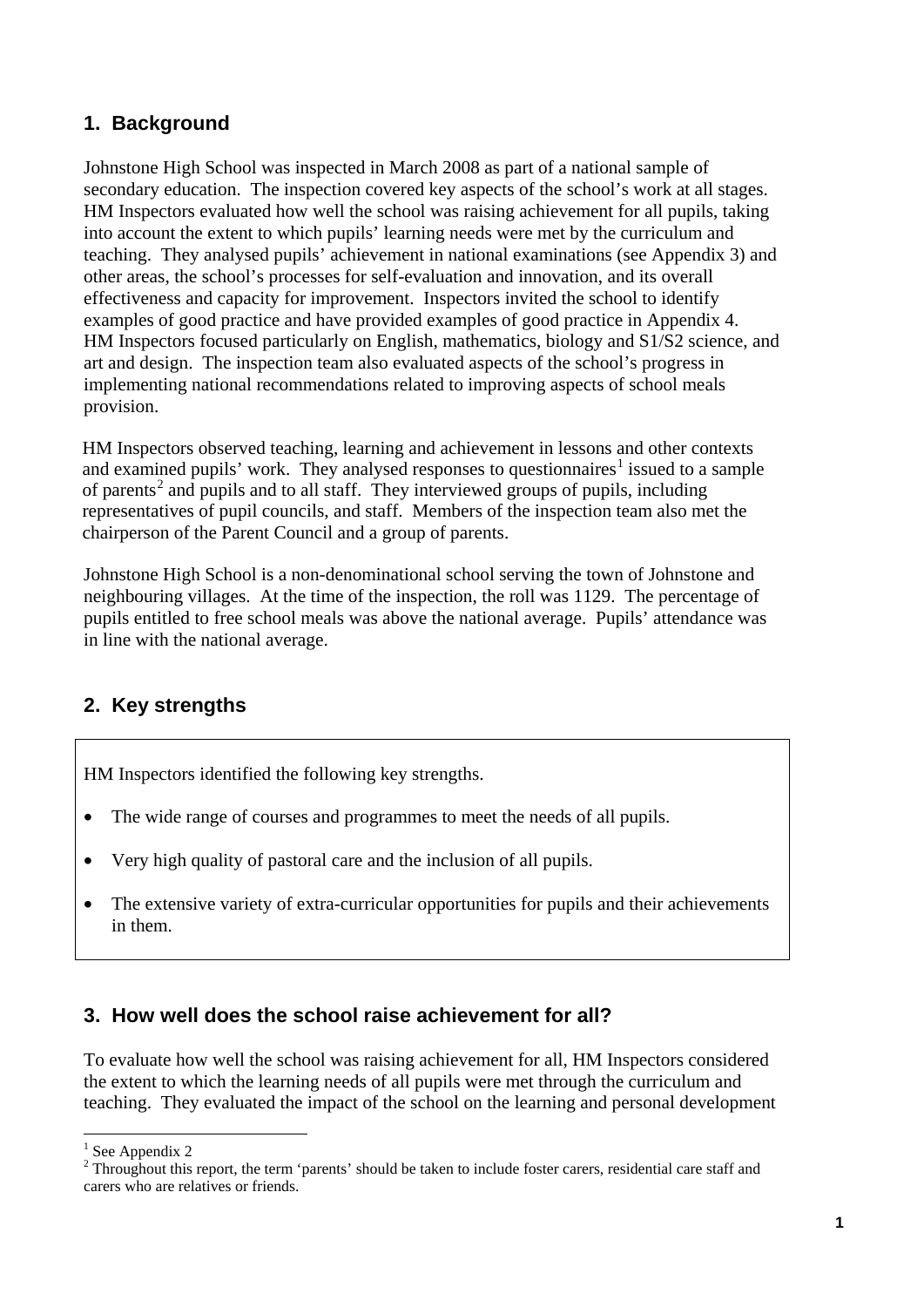of all pupils in lessons and in other, broader contexts. They also considered pupils' achievement in examinations and other areas, and the school's overall success in sustaining improvements in performance.

### **Curriculum**

The overall quality of the curriculum was very good. It had a clear rationale and was based on well-defined progression routes which enabled all pupils to follow their preferred course choices. Particular features included the following.

- At S1/S2, pupils studied a broad and balanced range of subjects. In science and modern languages, there were strong curricular links to support the transition of pupils from primary to secondary.
- From S3 to S6 the school provided a wide choice of Standard Grade and National Qualifications courses. At S3, pupils studied seven Standard Grades or their equivalent and, in addition, undertook a rotation of optional courses in ten-week blocks. These courses focused on cross-curricular themes such as citizenship, enterprise, and information and communications technology (ICT) and also food preparation for healthy eating. Initial evaluations collated by the school were positive.
- At S4, almost all pupils studied eight Standard Grades or their equivalent. An appropriate range of alternative options catered for pupils for whom this was not appropriate. A group of approximately 20 pupils at S3 and S4 participated in vocational training offered by the Renfrewshire Vocational Programme. At S4, all pupils carried out work experience placements.
- At S5/S6, pupils chose from an appropriate range of courses at Intermediate 2, Higher and Advanced Higher levels. Pupils benefited from productive links with other schools and Reid Kerr College.
- All pupils followed a well-designed programme of personal, social and health education (PSHE). Pupils from S1 to S5 benefited from a well-planned programme for religious and moral education (RME).
- The school had increased the time allocated for physical education at S1 to S3 to better meet pupils' needs, but needed to review their access to sufficient high-quality physical education at S5 and S6.
- At all stages, pupils benefited from a range of cross-curricular activities including enterprise education.
- At S6, pupils had access to a range of complementary activities to their studies such as those offered through supporting S1 pupils and community involvement.
- The school had introduced changes to the curriculum after appropriate consultation with parents had taken place.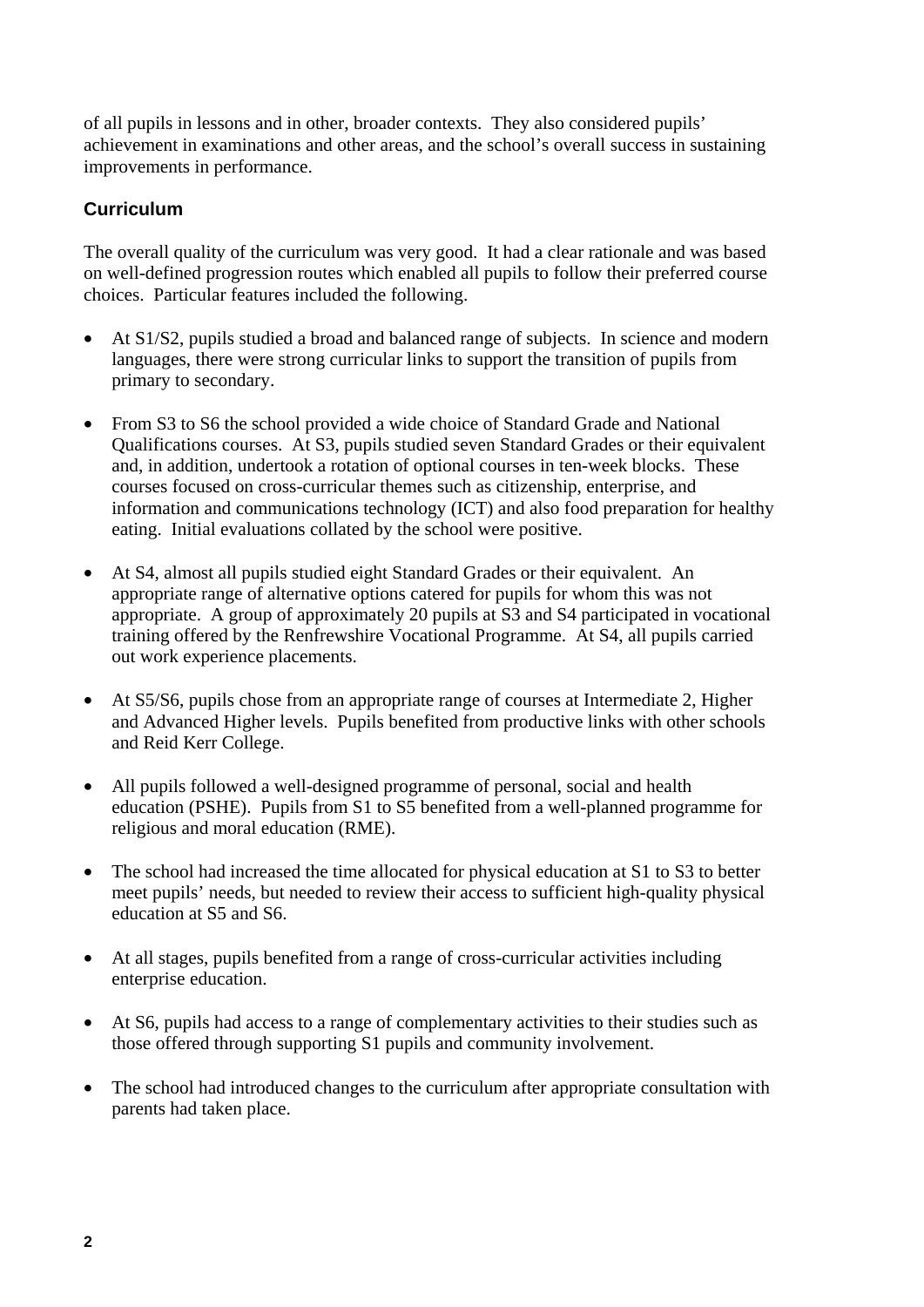## **Teaching and meeting learning needs**

Overall, the quality of teaching was good. Teachers explained work clearly and most used praise well to encourage and motivate pupils. The majority used a range of approaches effectively, including a variety of class, group and individual work to engage pupils. Teachers used questioning well to develop pupils' knowledge and understanding and the majority encouraged pupils to give extended answers and to reflect on their learning. Across the school, many teachers used ICT successfully to stimulate pupils' interest and learning. In the majority of classes, homework was used well to consolidate pupils' learning. The majority of teachers shared successfully the purpose of lessons with pupils and reviewed these at the end of lessons.

The school's approaches to meeting pupils' learning needs were good. Across the school, most teachers set tasks and activities that were generally well matched to pupils' learning needs. In most departments, the pace of learning was appropriate. A few subjects arranged classes by ability to meet pupils' learning needs more effectively. Support for learning and behaviour support staff used a range of support strategies to help individual pupils and were well supported in this role by other teaching staff. Support for learning staff provided helpful programmes of language work for pupils at S1 and S2. Staffing provision was insufficient to meet the needs of a wider range of pupils in other year groups. Behaviour support staff and the Home Link team successfully supported pupils with social, emotional and behavioural needs. Learning support staff provided teachers with helpful and comprehensive information about pupils' additional support needs and regularly updated the records as a result of in-class support and feedback from all staff. Support for learning staff had developed helpful plans for pupils with additional support needs. These plans did not include targets from other subjects and were reviewed too infrequently. The Extended Support Team (EST) meetings, involving school staff and external agencies, provided an effective forum for addressing pupils' needs. The school had recognised the need to promote regular discussions at departmental meetings about meeting pupils' learning needs within departments.

## **Impact on learners**

This section provides an evaluation of the extent to which the school was successful in raising achievement for all pupils. It refers to pupils' learning experiences, personal development and aspects of their achievement in examinations and other areas.

#### **Learners' experiences and personal development**

The overall quality of learning was good. The learning environment in classes was positive and as a result almost all pupils were motivated and attentive and cooperated well with their teachers. They responded confidently to opportunities to work together with others to improve their learning. Pupils were clear about their strengths in learning and most pupils were aware of what action they needed to take to improve. Progress and achievement were most effective when the pace of learning was appropriately brisk and tasks were well designed and purposeful. Such tasks included citizenship and enterprising activities. The library provision contributed positively to the quality of pupils' learning, for example by developing pupils' reading and research skills and encouraging their enthusiasm for reading for pleasure. When given the opportunity,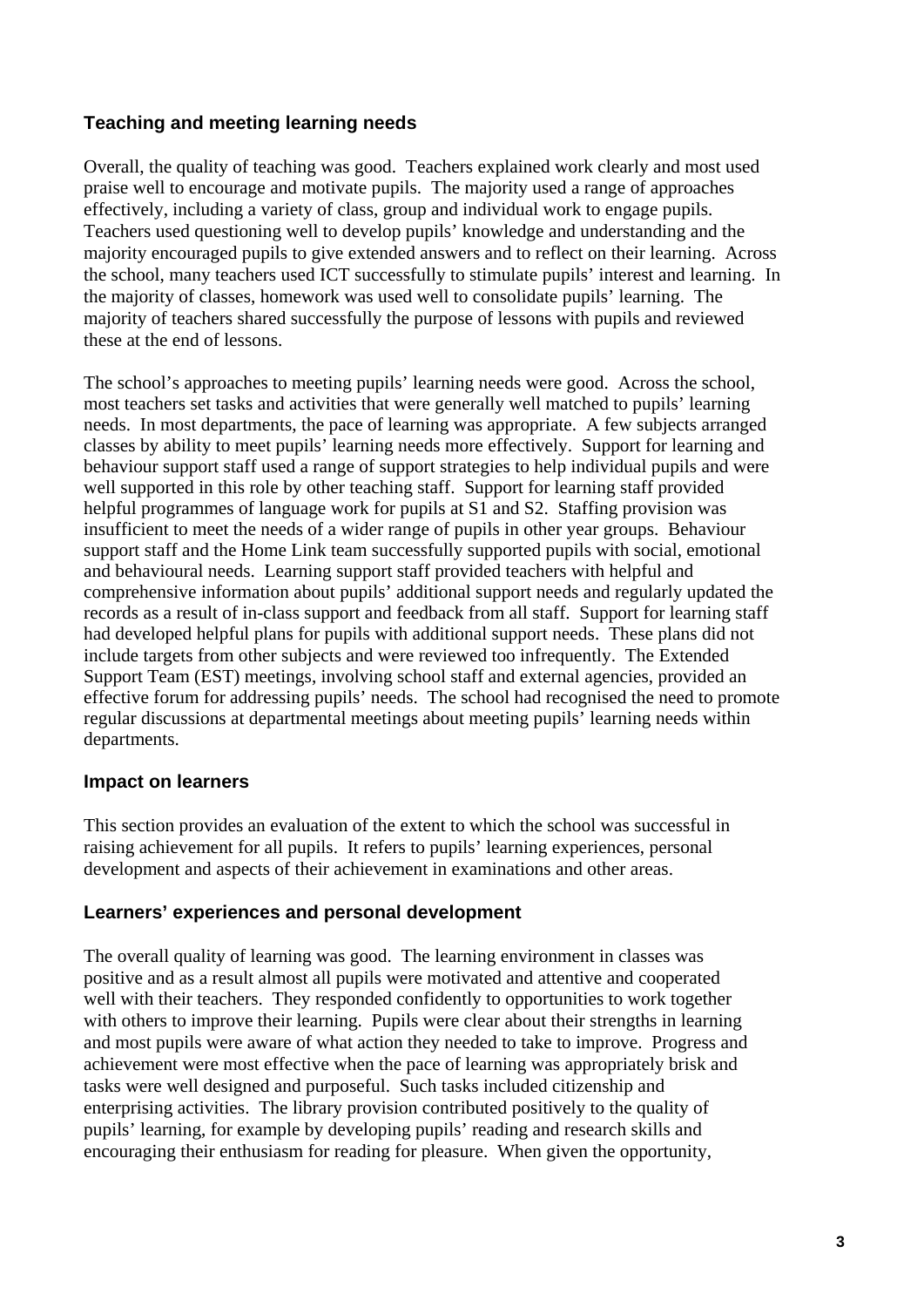pupils took responsibility for aspects of their own learning. Most departments organised supported study sessions to help improve pupils' attainment.

The school used an extensive range of activities within and outwith the formal curriculum to enhance pupils learning experiences and positively develop their attitudes and personal and social skills. These activities included curriculum-related visits and international exchange projects. Enterprise education projects provided pupils with well-planned opportunities to increase their knowledge and skills related to the world of work. For example, pupils at S2 were involved in the 'Go4set' eco-competition and at S3 in a Stock Market challenge. Many subject departments organised events and visits that enhanced pupils' learning. For example, pupils studying geography and biology participated successfully in field trips linked to their coursework. A number of departments, including science and guidance, had invited external speakers to discuss particular aspects linked to their studies. Pupils at S6 willingly took on leadership roles, such as Renfrewshire Pupils forum, Befrienders for S1 pupils, and mentoring S1 and S2 pupils in reading. Staff supported a wide range of after school activities such as athletics, hockey, rowing, and football. A large number of pupils participated in the Duke of Edinburgh awards scheme. Most of the pupils involved in these events had achieved success in local, national and international competitions. These activities increased pupils' confidence and self-esteem. Across the school, pupils participated in a wide range of fund-raising activities, improving the environment projects and charity events. For example, pupils participated in a sponsored walk to raise funds for Cancer Research and sent Christmas parcels to Romania. These activities were helping pupils to develop a sense of individual responsibility and global citizenship.

#### **English**

Overall the quality of teaching, arrangements for meeting pupils' learning needs and learners' experiences was adequate. Pupils' performance was improving.

In most lessons, teachers explained clearly to pupils the skills they were developing and how to achieve success. They questioned pupils well to develop their thinking and pupils contributed ideas and opinions readily in class and group discussions. In the majority of lessons, teachers ensured pupils had a variety of ways to learn and make progress. At times, they provided too much direction and limited pupils' independence. Teachers and support for learning staff had developed helpful approaches and resources to meet a range of learning needs. For example, they used well-planned writing frames to help pupils record and organise their ideas and provided well-judged support for pupils with additional needs. Increasingly, pupils reviewed their own and each other's work and were developing confidence in identifying strengths and areas for improvement. Pupils collaborated effectively and responded well when they had a choice of activities to develop their language skills.

Most pupils made steady progress from their prior levels of attainment. By the end of S2, the majority attained national levels in reading, writing, listening and talking. Pupils at S3 worked very well together, interviewing a range of speakers and writing features to create a news programme for a BBC competition. Their programme was also broadcast on the school's radio station. The proportion of pupils attaining Credit awards and A-C grades at Intermediate 2 had improved and was above the national averages. At Intermediate 1, attainment had improved and was well above the average. At Higher, too many pupils failed to gain an award. Pupils performed less well in English than in their other subjects.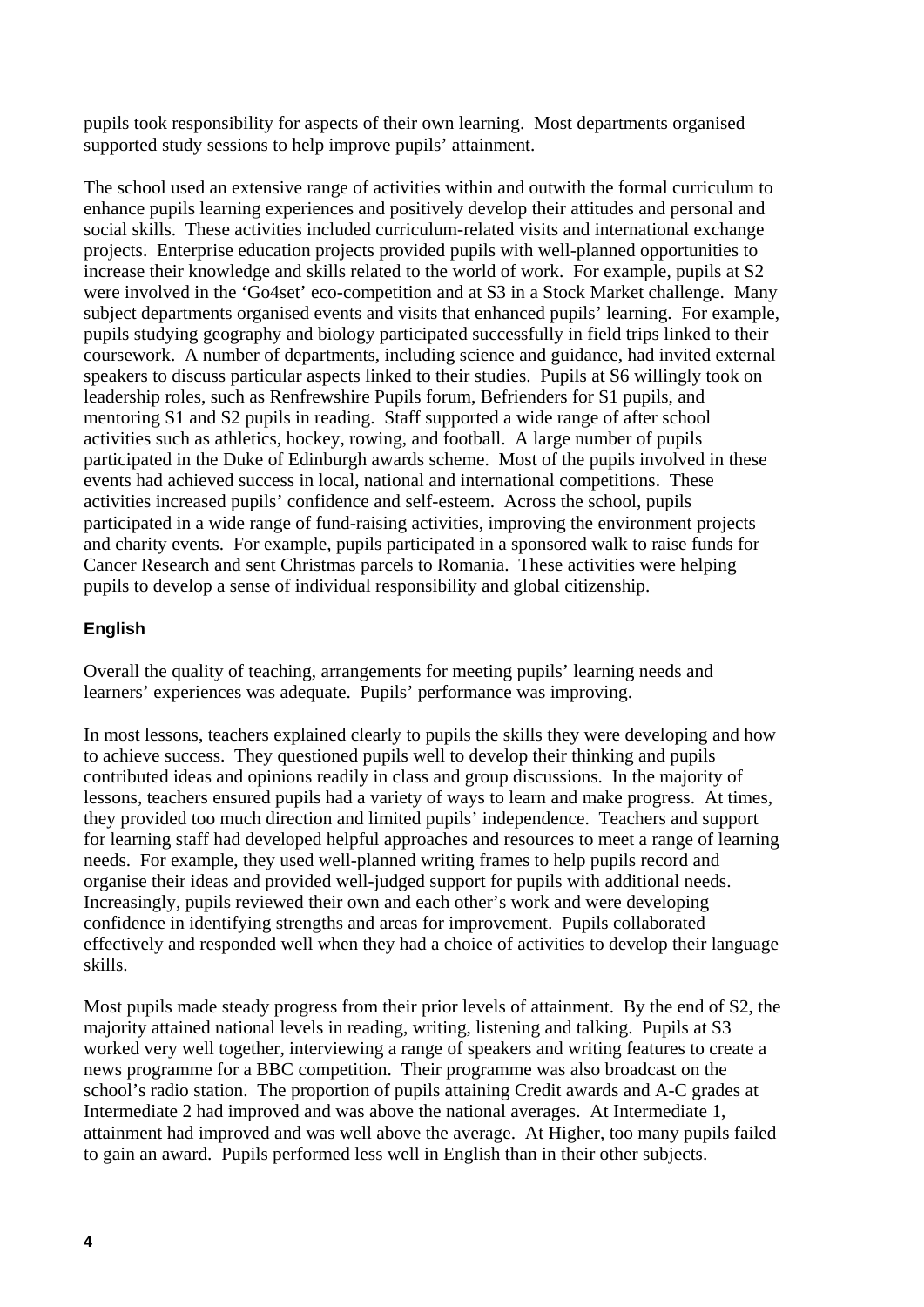#### **Mathematics**

Overall the quality of teaching, arrangements for meeting pupils' learning needs and learners' experiences was good. Pupils' performance was improving well.

Teachers used clear explanations and skilful questioning to develop pupils' knowledge and understanding. Increasingly, they shared the purposes of lessons with pupils and used ICT effectively to engage pupils' interest. Teachers met pupils' learning needs well and the pace of learning was appropriate, especially from S3 onwards. They selected tasks and activities which provided support and challenge for most pupils. Learning support staff provided well-judged support. They responded positively to the brisk pace of learning in most lessons. Pupils cooperated well with teachers and worked purposefully individually and, when given the opportunity, in groups. Not all pupils fully understood what they could do to improve their learning.

At S1/S2, pupils generally made good progress in their coursework and the majority had attained appropriate national levels. At S4, the proportion of pupils attaining Credit awards at Standard Grade was variable and was in line with the national average. At this level, pupils performed better in mathematics than in their other subjects. At S5/S6, pupils' performance at Higher was variable. It had improved in 2007 and the proportion of pupils gaining A-C awards was in line with the national average. At Intermediate 2, the proportion of pupils gaining A-C awards was generally above the national average. Fewer than half of pupils presented for Intermediate 1 attained A-C awards. At S6, the majority of pupils presented for Advanced Higher were successful.

#### **Biology and S1/S2 science**

The quality of teaching was very good. The quality of arrangements for meeting pupils' learning needs and learner's experiences was good. Pupils' performance was improving well.

Teachers gave clear instructions, helpful explanations and made lessons stimulating by using a variety of teaching approaches. They used questioning effectively to help pupils consolidate the main points of lessons. Teachers recognised the need to challenge pupils more by asking them to give extended explanations. They praised pupils for good answers and attempts and, in most lessons, tasks were well matched to pupils' learning needs. Teachers should continue to provide pupils with more opportunities to take responsibility for their own learning. In most lessons, the pace of learning was appropriate and pupils completed their written and experimental tasks well. In most lessons, pupils were attentive and motivated and worked well in groups and individually. In the majority of lessons, they provided teachers with feedback on the progress of their learning. However, this was not a consistent feature across the department. Teachers used ICT successfully to enhance pupils learning.

Most pupils at S1/S2 were making good progress in their coursework. Teachers were improving pupils' understanding of science using improved approaches to learning and teaching. At S3/S4, the proportion of pupils attaining Credit awards in Standard Grade biology was above the national average. The proportion of pupils attaining General awards was in line with the national average. At S5/S6, the proportion of pupils attaining A-C grades at Higher biology was in line with the national average. At Intermediate 2, less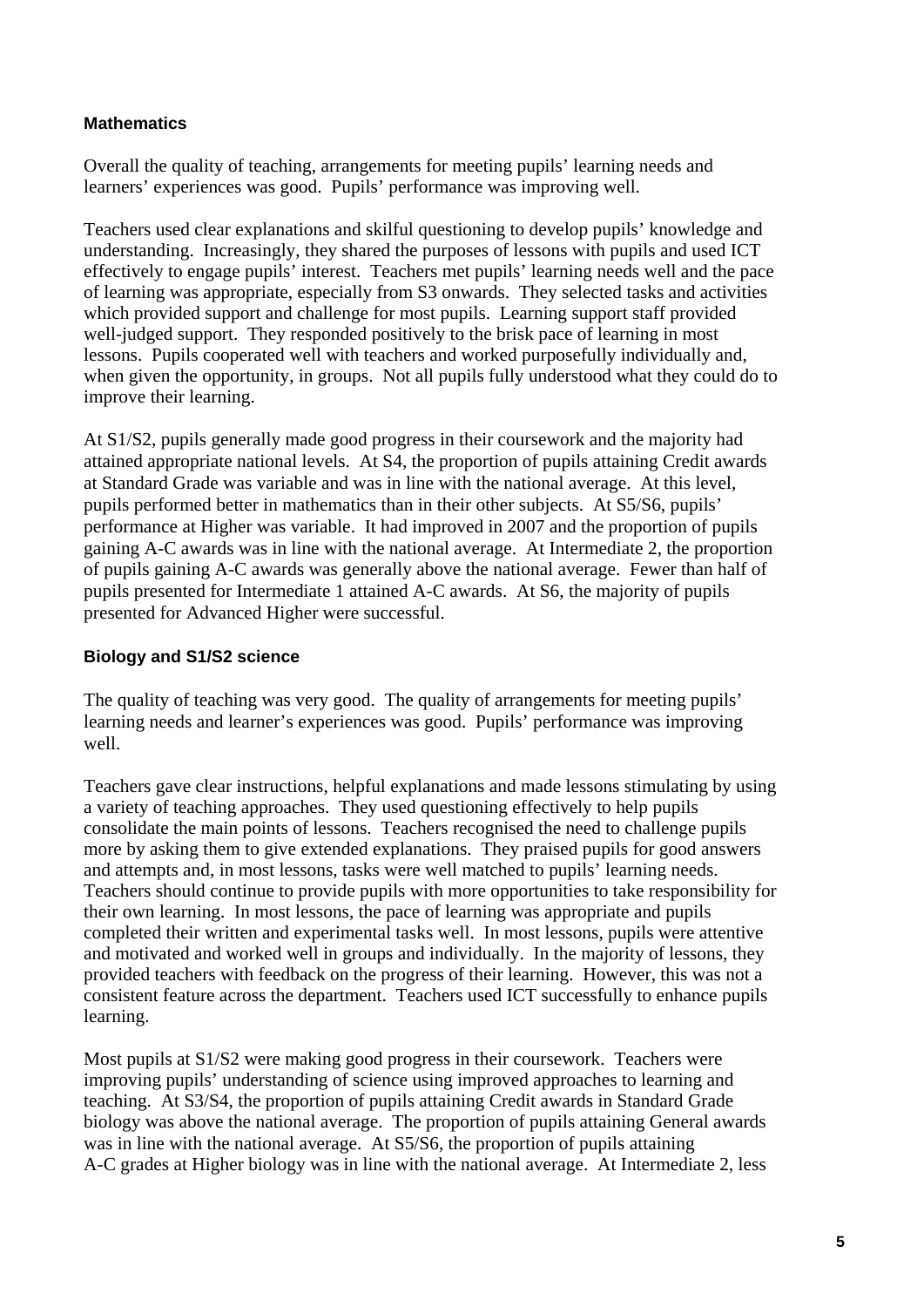<span id="page-7-0"></span>than half of those presented attained A-C grades. At S6, the proportion of pupils attaining A-C grades at Higher human biology was below the national average.

#### **Art and Design**

The quality of teaching was very good. The quality of arrangements for meeting pupils' learning needs and learners' experiences was good. Pupils' performance was improving steadily.

Teachers used a variety of teaching and learning approaches to encourage creativity and support pupils' learning needs. They interacted well with pupils, provided prompts when needed and gave helpful explanations and feedback to support pupils' learning. Tasks provided appropriate challenge for pupils and they made suitable progress in their learning. Pupils enjoyed lessons and were motivated and enthusiastic participants in their learning. They were aware of what was required in lessons, worked well independently and most engaged well with the activities organised by teachers. Teachers set high expectations for pupils to attain and achieve well. At S5/S6 pupils' work was regularly selected by the Scottish Qualifications Authority for national exhibitions.

At S1/S2, most pupils were making good progress in their coursework. They had a sound understanding of the visual elements and were developing an understanding of working in 3-dimensional activities. At S3/S4, pupils' attainment was consistently high. The proportion of pupils attaining Credit awards in Standard Grade was above the national average. Pupils performed notably better than in their other subjects. At Intermediate 2, all pupils presented had attained A-C awards. At Higher, almost all pupils attained A-C awards. Most pupils presented at Advanced Higher had attained A-C awards.

#### **Achievement in national assessments, examinations and other areas**

Information about the subjects inspected has been given earlier in the report. Across the school, particular features of pupils' progress, results in examinations and other qualifications, including those awarded by the Scottish Qualifications Authority (SQA) within the Scottish Credit and Qualifications Framework  $(SCQF)^3$  $(SCQF)^3$  for the three year period 2005-2007, are included below.

Particular features of achievement in national assessments and other areas by the end of S2 included the following.

- By the end of S2, the majority of pupils were attaining appropriate national levels in reading, writing and mathematics.
- In most subjects, pupils were making good progress in coursework across a range of subjects.

-

<sup>&</sup>lt;sup>3</sup> Scottish Credit and Qualifications Framework (SCQF) levels:

 <sup>7:</sup> Advanced Higher at A-C/CSYS at A-C

 <sup>6:</sup> Higher at A-C

 <sup>5:</sup> Intermediate 2 at A-C; Standard Grade at 1-2

 <sup>4:</sup> Intermediate 1 at A-C; Standard Grade at 3-4

 <sup>3:</sup> Access 3 cluster; Standard Grade at 5-6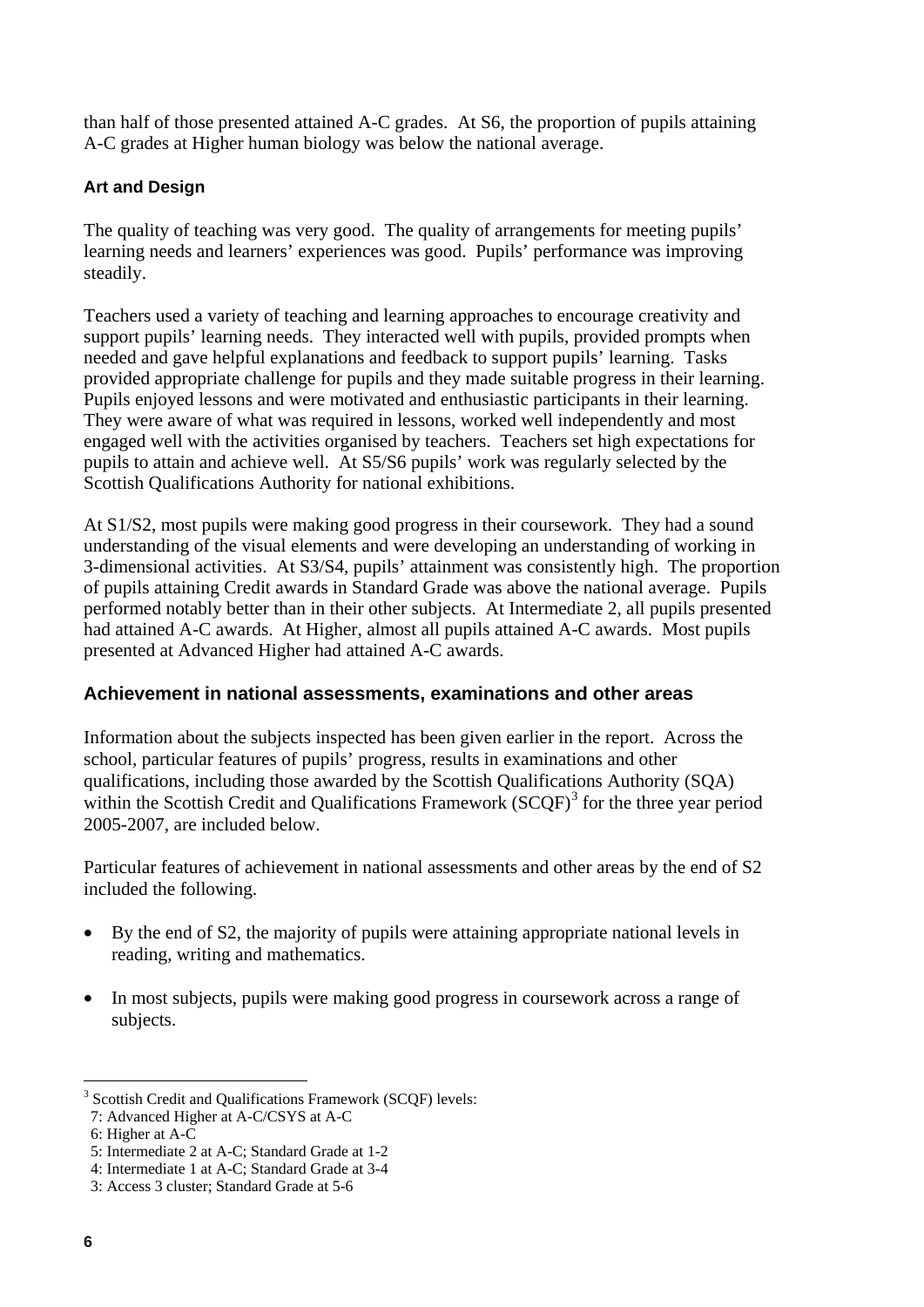Particular features of achievement in examinations and other areas by the end of S4 included the following.

- The proportions of pupils attaining five or more awards at SCQF levels 3 and 5 were in line with the national averages. The proportion of pupils attaining five or more awards at SCQF level 4 was below the national average. At SCQF levels 3 and 4 pupils performed in line with schools with similar characteristics. At SCQF level 5 pupils performed much better than schools with similar characteristics.
- At S4, the proportions of pupils who attained Credit awards were well above the national averages in accounting and finance and modern studies and well below national averages in graphic communication.

Particular features of achievement in examinations and other areas by the end of S6 included the following.

- By the end of S5, the proportion of pupils attaining three or more awards at SCQF level 6 or better was above the national average. The proportion of pupils attaining five or more awards at SCQF level 6 or better was in line with the national average. Overall, the school performed much better than schools with similar characteristics.
- By the end of S6, the proportion of pupils attaining five or more awards at SCQF level 5 was in line with the national average and better than schools with similar characteristics.
- The proportions of pupils attaining three or more awards at SCQF level 6 and at least one award at SCQF level 7 were in line with the national averages. For three or more awards at SCQF level 6, pupils performed better than in schools with similar characteristics. At SCQF level 7, the school performed much better than schools with similar characteristics.
- At Intermediate 2, the proportion of pupils who attained A-C grades was well above the national average in physical education. The proportions of pupils attaining A-C grades in Higher computing studies, French, graphic communication and music were well above the national averages. They were below the national averages in accounting, geography, modern studies, physical education and physics.

Overall, the school was having a good impact on pupils' achievement across a variety of aspects and was becoming increasingly successful in raising their achievement. Pupils' performance by the end of S2 had improved over the last three years. Improvement in performance by the end of S4 and S6 was good.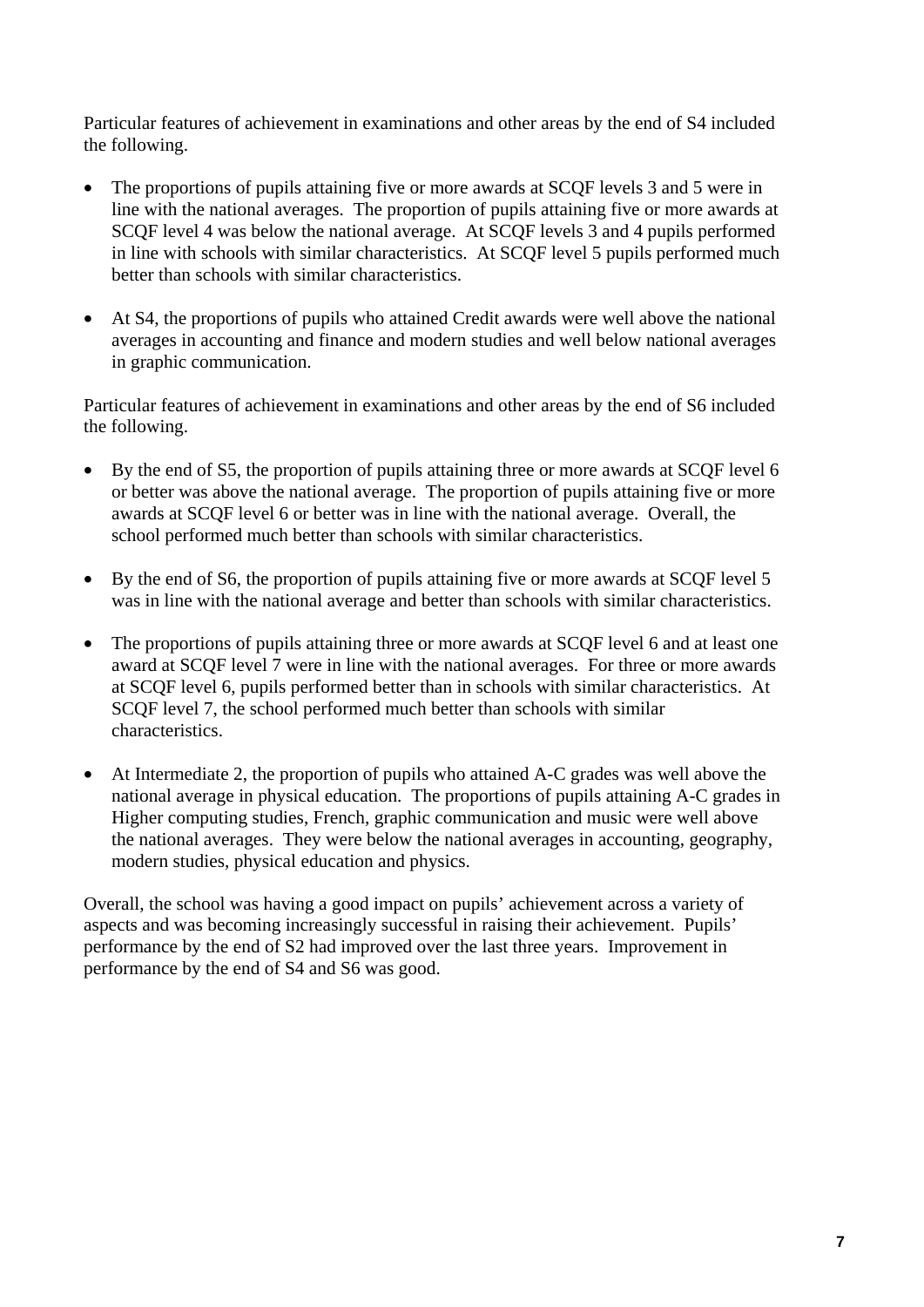# **4. How good is the environment for learning?**

| <b>Aspect</b>                    | <b>Comment</b>                                                                                                                                                                                                                                                                                                                                                                                                                                                                                                                                                                                                                                                                                                                                                                                                                                                                                                                                                                                                                                                                                                                                                                                                                                                                                                                                                                                                                                                                                                                                                                                                                                                                                                                                                                                                                                                                                                                                                                              |
|----------------------------------|---------------------------------------------------------------------------------------------------------------------------------------------------------------------------------------------------------------------------------------------------------------------------------------------------------------------------------------------------------------------------------------------------------------------------------------------------------------------------------------------------------------------------------------------------------------------------------------------------------------------------------------------------------------------------------------------------------------------------------------------------------------------------------------------------------------------------------------------------------------------------------------------------------------------------------------------------------------------------------------------------------------------------------------------------------------------------------------------------------------------------------------------------------------------------------------------------------------------------------------------------------------------------------------------------------------------------------------------------------------------------------------------------------------------------------------------------------------------------------------------------------------------------------------------------------------------------------------------------------------------------------------------------------------------------------------------------------------------------------------------------------------------------------------------------------------------------------------------------------------------------------------------------------------------------------------------------------------------------------------------|
| Care, welfare and<br>development | The school had a very effective range of approaches for the care,<br>welfare and development of pupils. All staff had been trained in child<br>protection procedures and were fully aware of their responsibilities.<br>Guidance, pupil support and home link staff worked very well<br>together to deliver an integrated service and successfully maintained a<br>high level of contact with carers and parents on care and welfare<br>matters. The Extended Support Team (EST), including very effective<br>involvement of a wide range of external agencies, successfully<br>supported vulnerable pupils and their families. The school had<br>organised additional support for specific groups of young people<br>which further enhanced the support provision. A principal teacher of<br>guidance monitored and coordinated the provision for looked after<br>children and regularly met with the education authority to ensure their<br>progress. This group of pupils had consistently attained higher than<br>the national averages in national qualification examinations as a result<br>of careful tracking by the guidance staff. Guidance teachers used a<br>wide range of materials at key stages in the PSHE programme to<br>provide pupils with very effective curricular and vocational guidance.<br>The Careers Service contributed well to this aspect and provided<br>appropriate support to pupils in classes and through individual<br>appointments. A small group of pupils successfully participated in<br>alternative programmes such as "Activate" and "Reach Out". The<br>school had very effective pastoral arrangements for pupils transferring<br>from primary to secondary school. The school emphasised the<br>importance of healthy eating, and pupils had good opportunities to be<br>consulted on aspects of food provision in school. Strategies to<br>measure the impact of action to promote healthy lifestyles now<br>needed to be developed further. |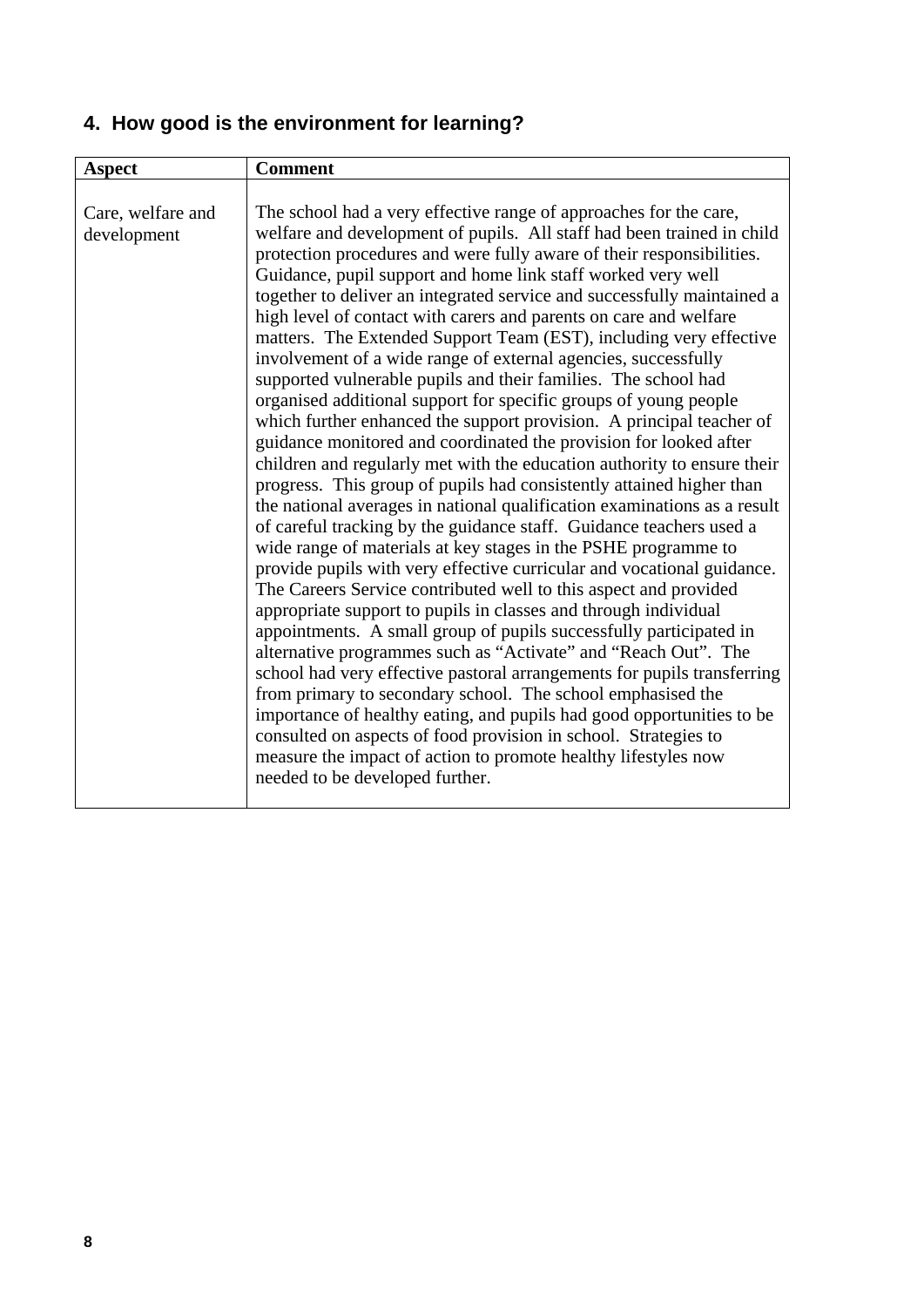| <b>Aspect</b>                                                | <b>Comment</b>                                                                                                                                                                                                                          |
|--------------------------------------------------------------|-----------------------------------------------------------------------------------------------------------------------------------------------------------------------------------------------------------------------------------------|
| Management and<br>use of resources and<br>space for learning | The management and use of resources and space for learning was<br>adequate overall. The school was scheduled to be refurbished starting<br>in July 2008. Particular features included the following.                                    |
|                                                              | The school was well maintained and many classrooms provided<br>stimulating learning environments. Pupils' work was<br>appropriately displayed around the school.                                                                        |
|                                                              | Staff used ICT effectively to enhance learning and teaching and<br>$\bullet$<br>the majority of classrooms had access to an interactive<br>whiteboard. Pupils had suitable access to ICT equipment in<br>classrooms and in the library. |
|                                                              | Corridors were narrow and social areas were cramped particularly<br>$\bullet$<br>at lunch times. At the time of the inspection access to fresh<br>drinking water was limited.                                                           |
|                                                              | Arrangements for security were appropriate and the school was<br>$\bullet$<br>accessible to those with restricted mobility.                                                                                                             |
|                                                              | Football pitches were frequently flooded.                                                                                                                                                                                               |
|                                                              | Furniture, fittings and lighting were poor in a number of<br>$\bullet$<br>classrooms, for example in science, business education and<br>English.                                                                                        |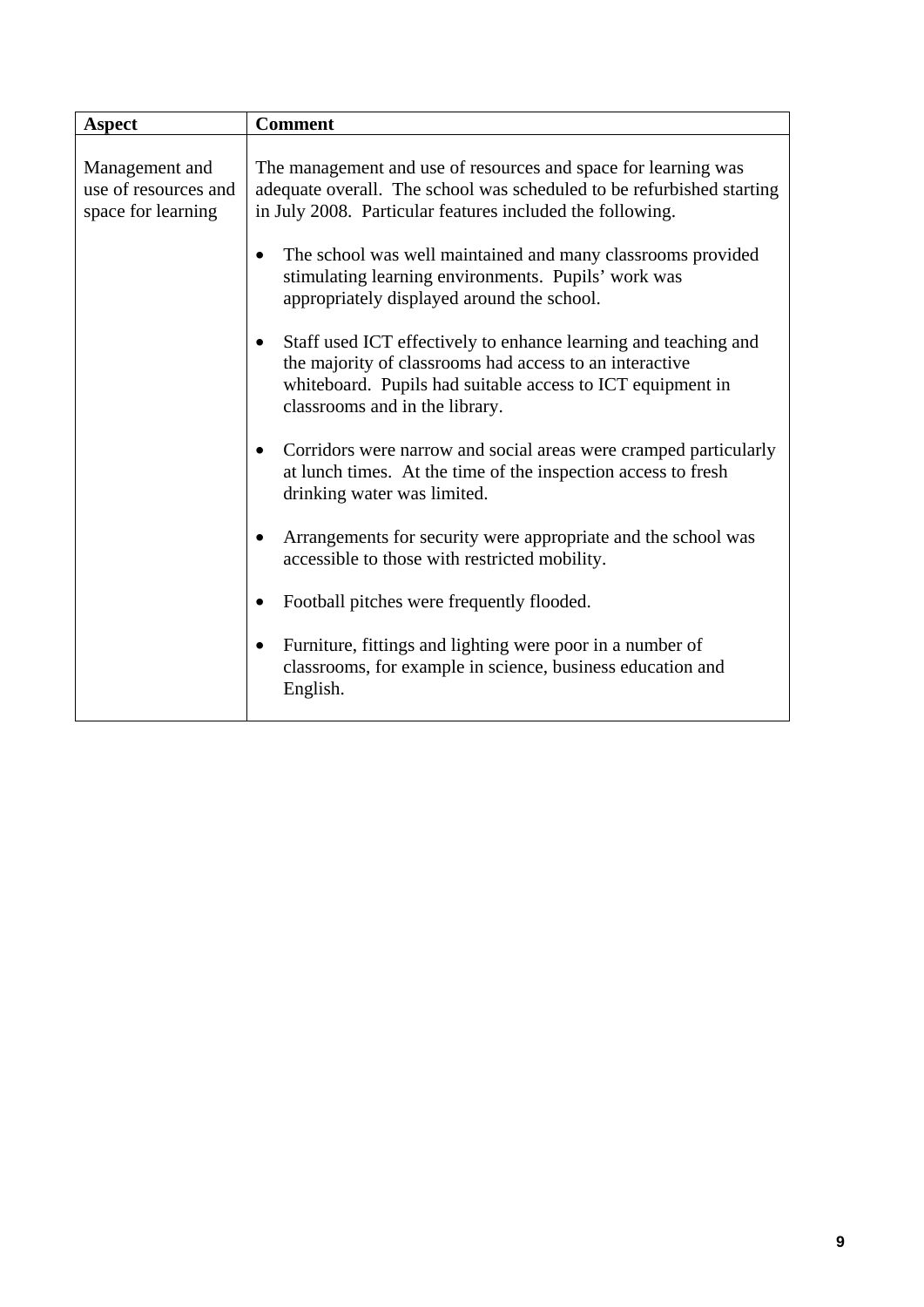| <b>Aspect</b>                                   | <b>Comment</b>                                                                                                                                                                                                                                                                                                                                                                                                                                                                                                                                                                                                                                                                                                                                                                                                                                                                                                                                                                                                                                                                                                                                                                                                                                                                                                                                                                                                                                                                                                                                                                                                                                                                                                                                                                                                                                                                         |
|-------------------------------------------------|----------------------------------------------------------------------------------------------------------------------------------------------------------------------------------------------------------------------------------------------------------------------------------------------------------------------------------------------------------------------------------------------------------------------------------------------------------------------------------------------------------------------------------------------------------------------------------------------------------------------------------------------------------------------------------------------------------------------------------------------------------------------------------------------------------------------------------------------------------------------------------------------------------------------------------------------------------------------------------------------------------------------------------------------------------------------------------------------------------------------------------------------------------------------------------------------------------------------------------------------------------------------------------------------------------------------------------------------------------------------------------------------------------------------------------------------------------------------------------------------------------------------------------------------------------------------------------------------------------------------------------------------------------------------------------------------------------------------------------------------------------------------------------------------------------------------------------------------------------------------------------------|
| Expectations,<br>engagement and<br>equality.    | Most staff were involved in a variety of curricular or extra-curricular<br>activities at the end of the school day or at weekends. A number of<br>staff were members of school development groups and were<br>progressing areas of the school development plan well. One group<br>was reviewing the school's approaches to learning and teaching and<br>the sharing of good practice. The majority of staff felt that they had<br>good opportunities to be involved in decision-making and that senior<br>staff consulted them appropriately. Most staff had high expectations<br>for pupils' behaviour, attendance and progress. The school praised<br>pupils frequently for their hard work in the school and in the<br>community. It celebrated pupils' successes effectively through<br>displays of photographs of pupils' achievements and publicising them<br>in the local newspaper. Teachers could further develop an ethos of<br>achievement in their classes to motivate and encourage all pupils to<br>succeed. Most pupils had a positive view of the school and high<br>aspirations for themselves and others. Relationships between staff<br>and pupils were very positive overall and there was a high degree of<br>mutual respect. Pupils felt that they could be more involved in the<br>school's decision-making process. The school provided pupils with<br>appropriate opportunities for religious observance and was well<br>supported by the chaplain. The school actively promoted an ethos of<br>equality and fairness and addressed related issues sensitively within<br>the PSHE and RME programme. A range of effective measures had<br>been introduced to engage disaffected pupils more in their learning.<br>Pupils with additional support needs were well integrated into the life<br>of the school and were supported well by staff and other pupils. |
| The school's<br>success in involving<br>parents | Most parents were very positive about the school. The Parent Council<br>had strong links with the school and was recently involved in the<br>school concert. The Parent Council was beginning to strengthen<br>parental partnerships with the school by forming small working<br>groups to help encourage the wider achievements of pupils. The<br>headteacher had consulted parents regularly and effectively on a<br>number of school issues. Parents' comments and suggestions had<br>contributed to changes in a number of areas such as the increased<br>provision in ICT. They felt that there was an open door policy in the<br>school and that the headteacher was very approachable. The school<br>kept parents informed of school matters through regular newsletters,<br>informative articles in the local newspaper and its website. A number<br>of parents successfully participated in and led lessons within the<br>cross-curricular programme for pupils at S3.                                                                                                                                                                                                                                                                                                                                                                                                                                                                                                                                                                                                                                                                                                                                                                                                                                                                                                        |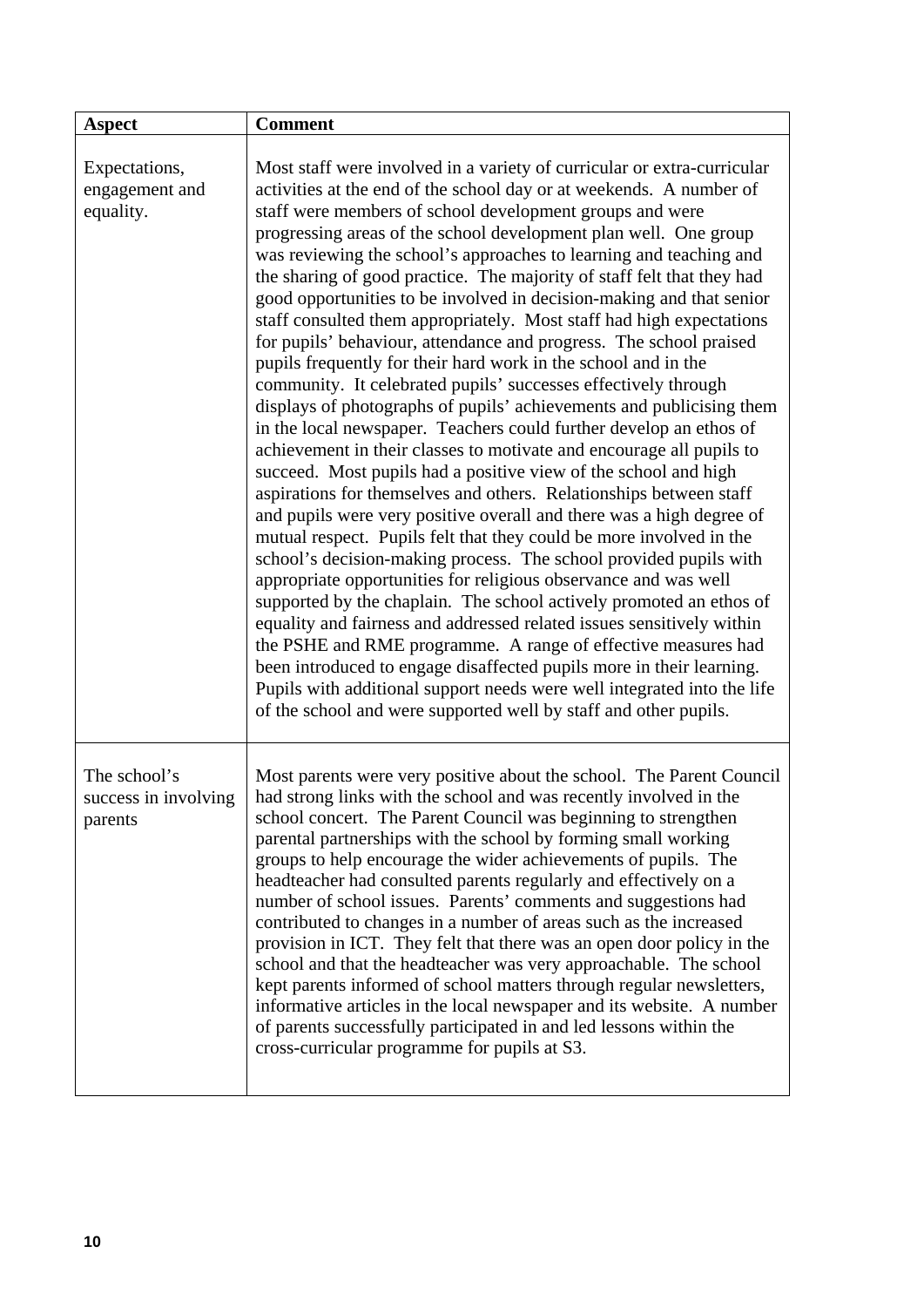# **5. Leading and improving the school**

Johnstone High School provided pupils with a good education overall and was broadly successful in raising achievement for all. It provided many opportunities for wider achievement in a supportive and caring environment. The school had introduced a number of whole school initiatives to improve learning and teaching. These had not yet impacted fully on classroom practice. The headteacher had developed the school's leadership capacity effectively by delegating appropriate duties to the senior managers and principal teachers. With the formation of school improvement groups, staff were leading improvements in a collegiate manner. Many senior pupils were making significant contributions to improving the school ethos and were leaders of learning in some departments. There had been improvements in the quality of learning and teaching in many areas and attainment was improving steadily. The school needed to continue to actively promote corporate working and responsibility. This would ensure that everyone was committed to the same vision and to improving the quality of learning and teaching and raising attainment.

The headteacher was strongly committed to improving the quality of learning and teaching. He had adopted a very pupil-centred and inclusive approach to improvement and change to help ensure that all pupils had the best opportunities to succeed. In doing so, he had made difficult decisions, managed change well and gave staff time to embed improvements in their practices. The headteacher consulted staff on new developments and involved them in school improvement groups to drive improvements. He challenged and supported staff to develop improved approaches to learning and teaching. However, he needed to engage all staff in improvement to ensure consistency and teamwork. Most depute headteachers and principal teachers led improvement and change effectively. The majority of staff were actively developing their teaching approaches and improving pupils' learning experiences. They were beginning to share good practice and develop approaches that would enhance their teaching and pupils' learning. As a result, a number of staff had successfully introduced improvements within their lessons and helped staff in other departments.

The school had developed a range of approaches to evaluate and monitor the quality of its work. These included gathering systematically the views of staff, pupils and parents about the life and work of the school. This had led to greater effectiveness in identifying areas for improvement. The regular review meetings for each principal teacher with the headteacher and senior managers were an important component of quality assurance and led to effective action for improvement. Senior managers maintained ongoing links with departments to improve learning and raise attainment but these arrangements lacked consistency and were insufficiently rigorous. As a result, they had not ensured that self-evaluation activities consistently led to appropriate improvement in learning. Staff contributed actively to school improvement through their involvement in planning developments and in observations of classroom practice. The school had the capacity for further improvement.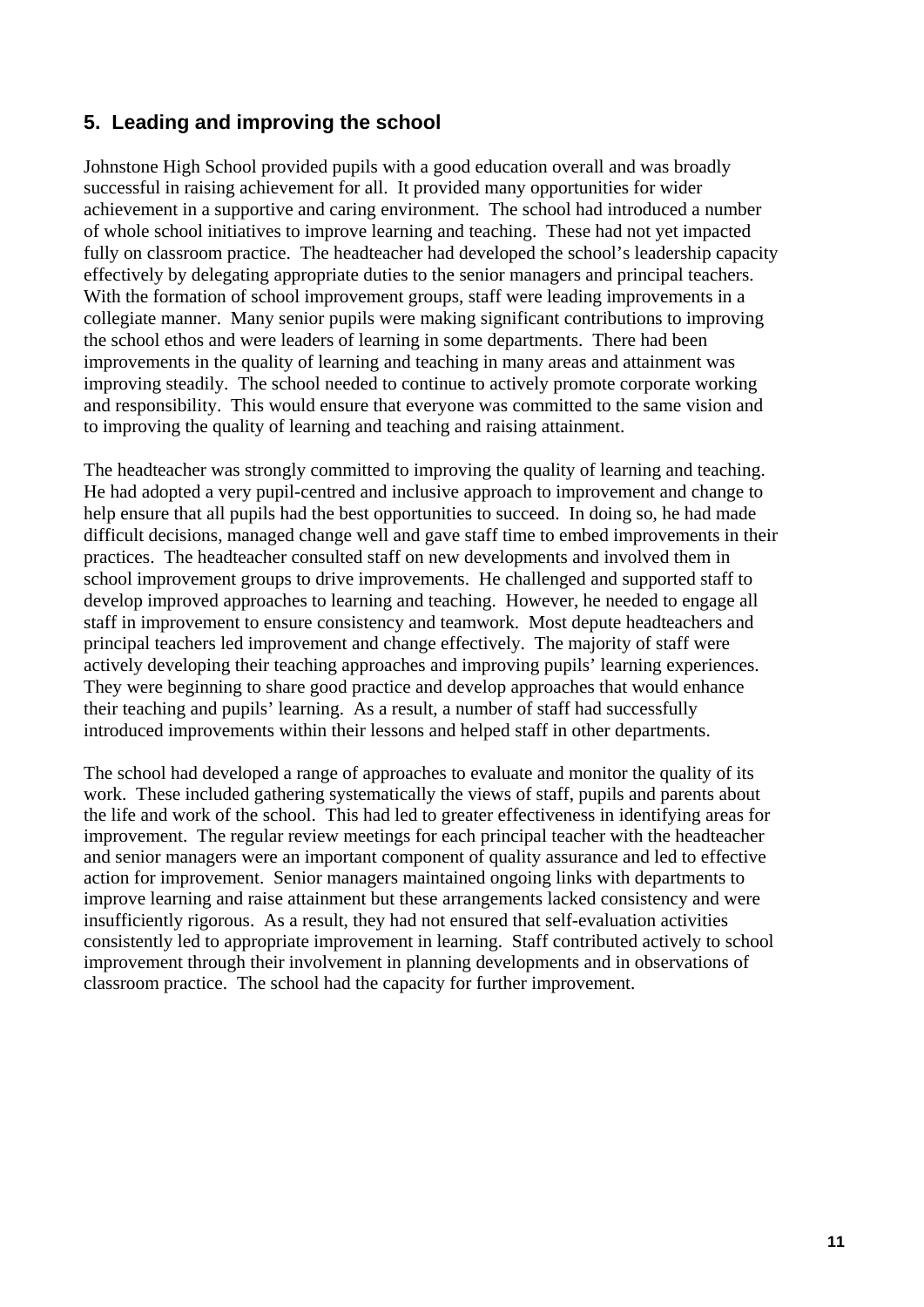As well as building on the strengths and addressing the issues raised throughout this report, the school and the education authority should address the following main points for action.

# **Main points for action**

Continue to improve achievement by:

- ensuring that learning and teaching approaches are consistent across the school and lead to improvements in pupils' performance;
- developing further the leadership role of all staff and the school's capacity for improvement; and
- engaging all staff in applying consistent and rigorous approaches to evaluating their work which have a direct impact on the quality of outcomes for learners.

## **What happens next?**

The school and the education authority have been asked to prepare an action plan indicating how they will address the main findings of the report, and to share that plan with parents. Within two years of the publication of this report parents will be informed about the progress made by the school.

Hakim Din HM Inspector

26 August 2008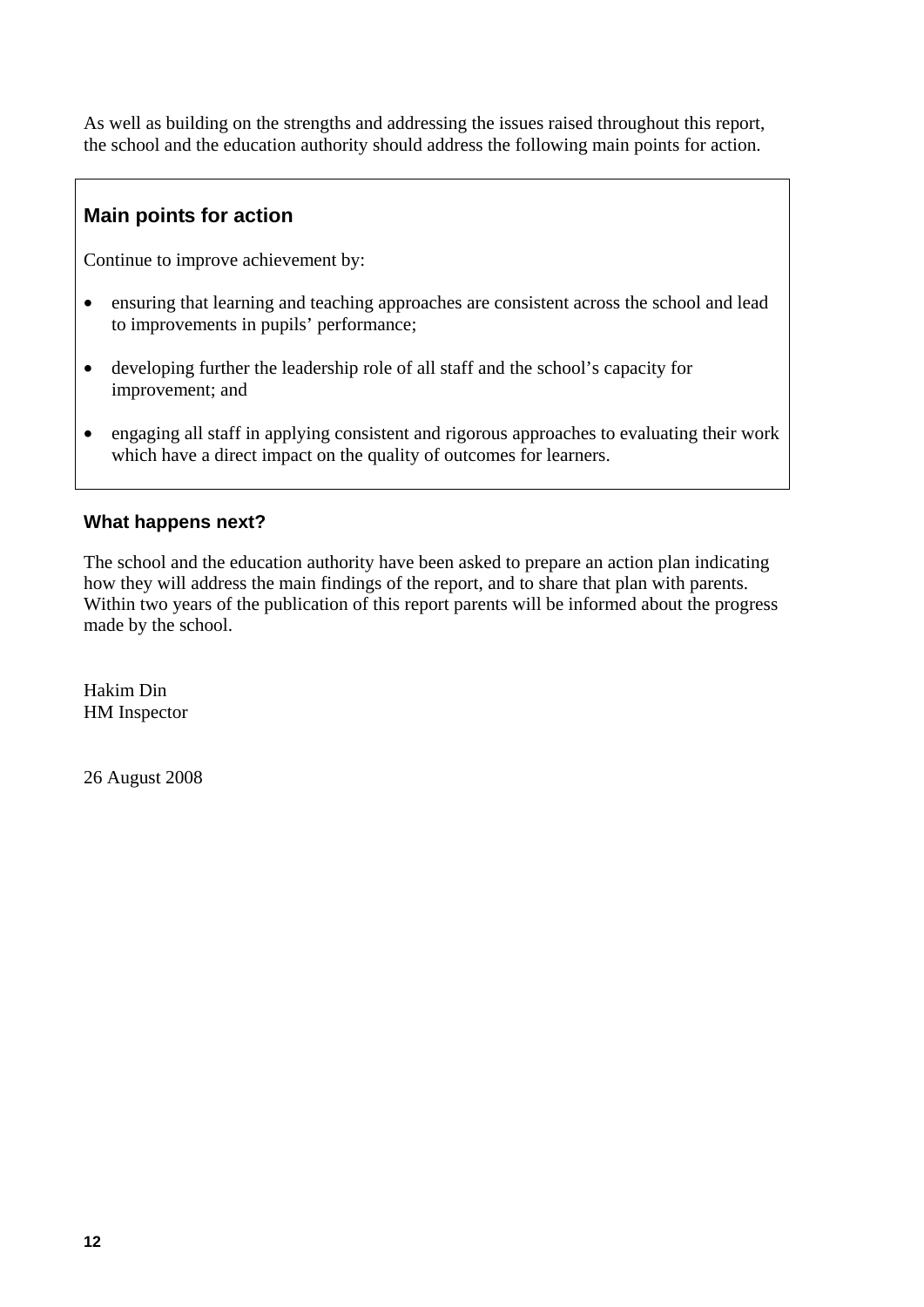# **Appendix 1 Indicators of quality**

The following quality indicators have been used in the inspection process to contribute to the evaluation of the overall effectiveness of the school in raising achievement for all pupils.

| Section 3. How well does the school raise achievement for all? |           |  |
|----------------------------------------------------------------|-----------|--|
| The curriculum                                                 | very good |  |
| Teaching for effective learning                                | good      |  |
| Meeting learning needs                                         | good      |  |
| Learners' experiences                                          | good      |  |
| Improvements in performance: S1/S2                             | good      |  |
| Improvements in performance: S3/S4                             | good      |  |
| Improvements in performance: S5/S6                             | good      |  |

| Section 4. How good is the environment for learning?              |           |
|-------------------------------------------------------------------|-----------|
| Care, welfare and development                                     | very good |
| Management and use of resources and space for<br>learning         | adequate  |
| The engagement of staff in the life and work of<br>the school     | good      |
| Expectations and promoting achievement                            | good      |
| Equality and fairness                                             | good      |
| The school's success in involving parents, carers<br>and families | good      |

| Section 5. Leading and improving the school                  |      |  |  |
|--------------------------------------------------------------|------|--|--|
| Developing people and partnerships                           | good |  |  |
| Leadership of improvement and change (of the<br>headteacher) | good |  |  |
| Leadership of improvement and change (across)<br>the school) | good |  |  |
| Improvement through self-evaluation                          | good |  |  |

This report uses the following word scale to make clear the judgements made by inspectors:

| excellent      | outstanding, sector leading                    |
|----------------|------------------------------------------------|
| very good      | major strengths                                |
| good           | important strengths with areas for improvement |
| adequate       | strengths just outweigh weaknesses             |
| weak           | important weaknesses                           |
| unsatisfactory | major weaknesses                               |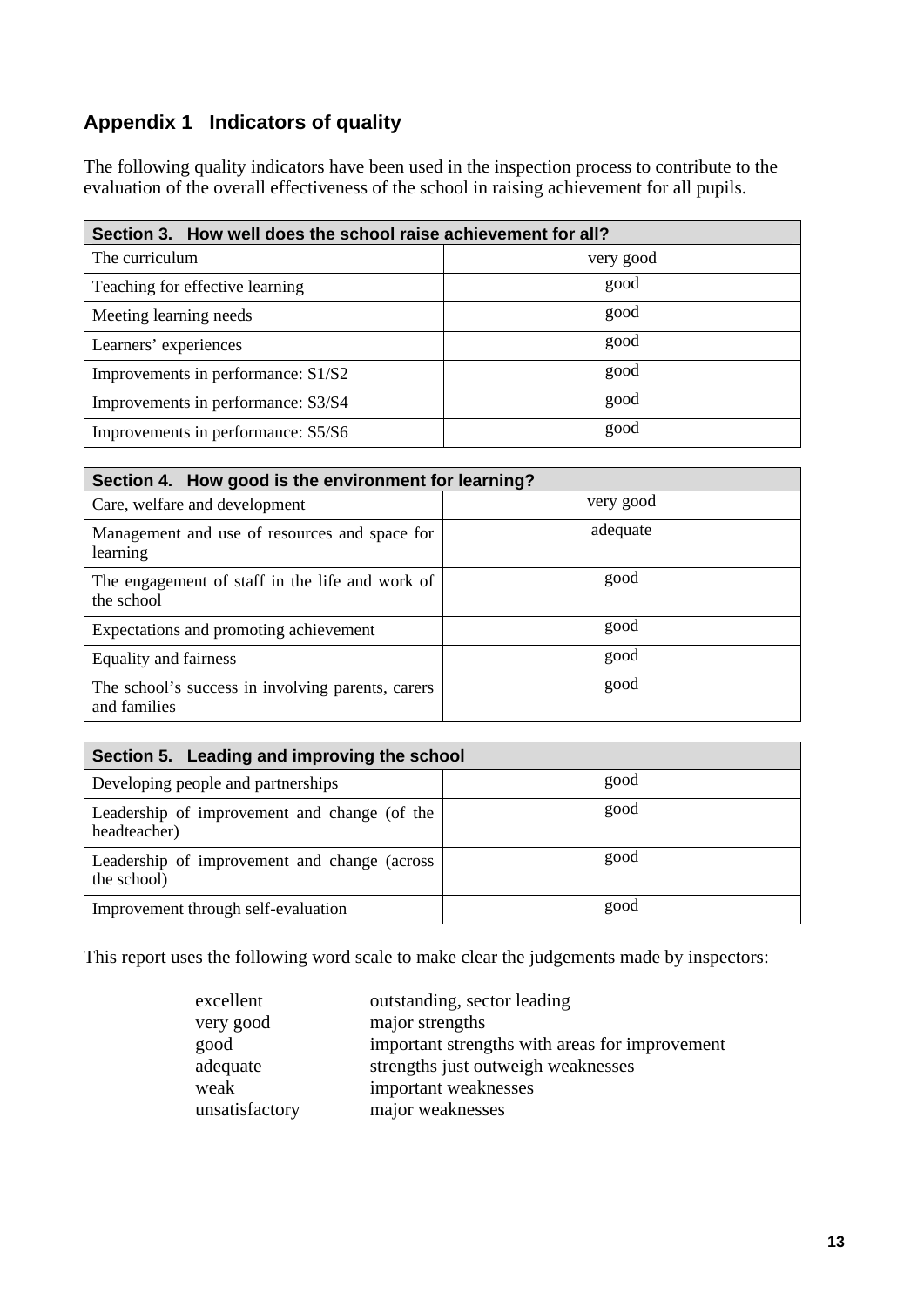# **Appendix 2 Summary of questionnaire responses**

The following provides a summary of questionnaire responses. Key issues from the questionnaires have been considered in the inspection and comments are included as appropriate throughout the report.

|           | What parents thought the school did well                                                                                                                                                                                                                                                                                                                                                                                                                     | What parents think the school could do<br>better                                                                                |
|-----------|--------------------------------------------------------------------------------------------------------------------------------------------------------------------------------------------------------------------------------------------------------------------------------------------------------------------------------------------------------------------------------------------------------------------------------------------------------------|---------------------------------------------------------------------------------------------------------------------------------|
| $\bullet$ | Almost all parents thought that:<br>staff showed care and concern for the<br>welfare of their children and that they<br>were treated fairly;<br>staff made them feel welcome; and<br>the school was well led.<br>Most parents thought that:<br>parents' evenings were helpful and<br>informative and encouraged pupils to<br>work to the best of their ability;<br>their child enjoyed being at school and<br>found work stimulating and challenging;<br>and | Around a third of parents felt that the<br>school could do more to inform them of<br>their children's strengths and weaknesses. |
|           | the school had a good reputation in the<br>local community.                                                                                                                                                                                                                                                                                                                                                                                                  |                                                                                                                                 |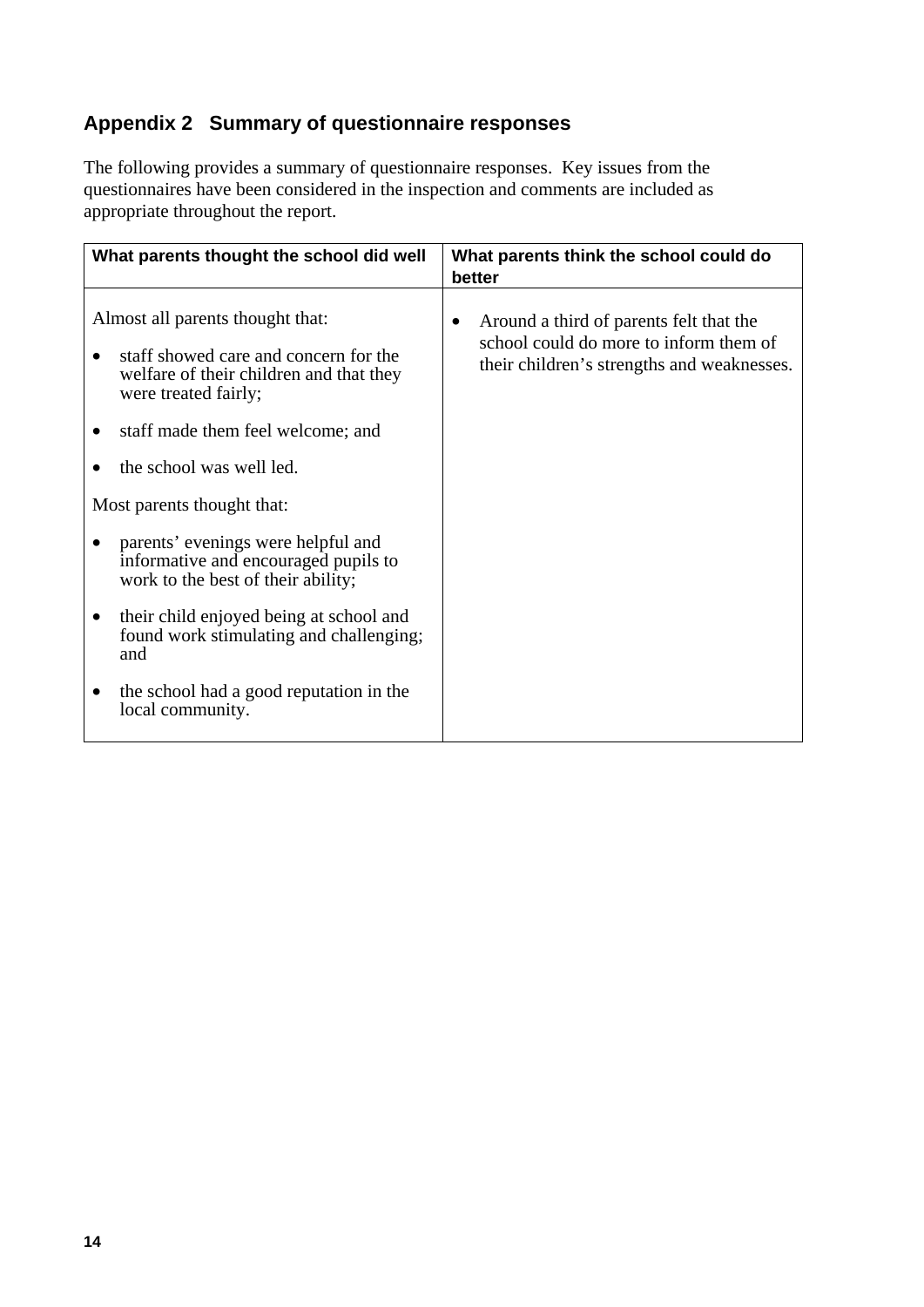| What pupils thought the school did well                                                                                                                                                                                                                                                                                                                                                                                                                                                                                                             | What pupils think the school could do<br>better                                                                                                                         |
|-----------------------------------------------------------------------------------------------------------------------------------------------------------------------------------------------------------------------------------------------------------------------------------------------------------------------------------------------------------------------------------------------------------------------------------------------------------------------------------------------------------------------------------------------------|-------------------------------------------------------------------------------------------------------------------------------------------------------------------------|
| Almost all pupils thought that:<br>their teachers expected them to work to<br>the best of their ability and helped them<br>when they were having difficulties; and<br>they got on well with other pupils and<br>that the school helped them keep safe and<br>healthy.<br>Most pupils felt that:<br>teachers explained things clearly and<br>praised them when they had done<br>something well;<br>they enjoyed being at school and at least<br>one teacher knew them well; and<br>they knew what to do if there was<br>something that worried them. | Around a third of pupils thought that they<br>could be treated more fairly; and<br>around two-fifths of pupils thought that<br>the behaviour of pupils could be better. |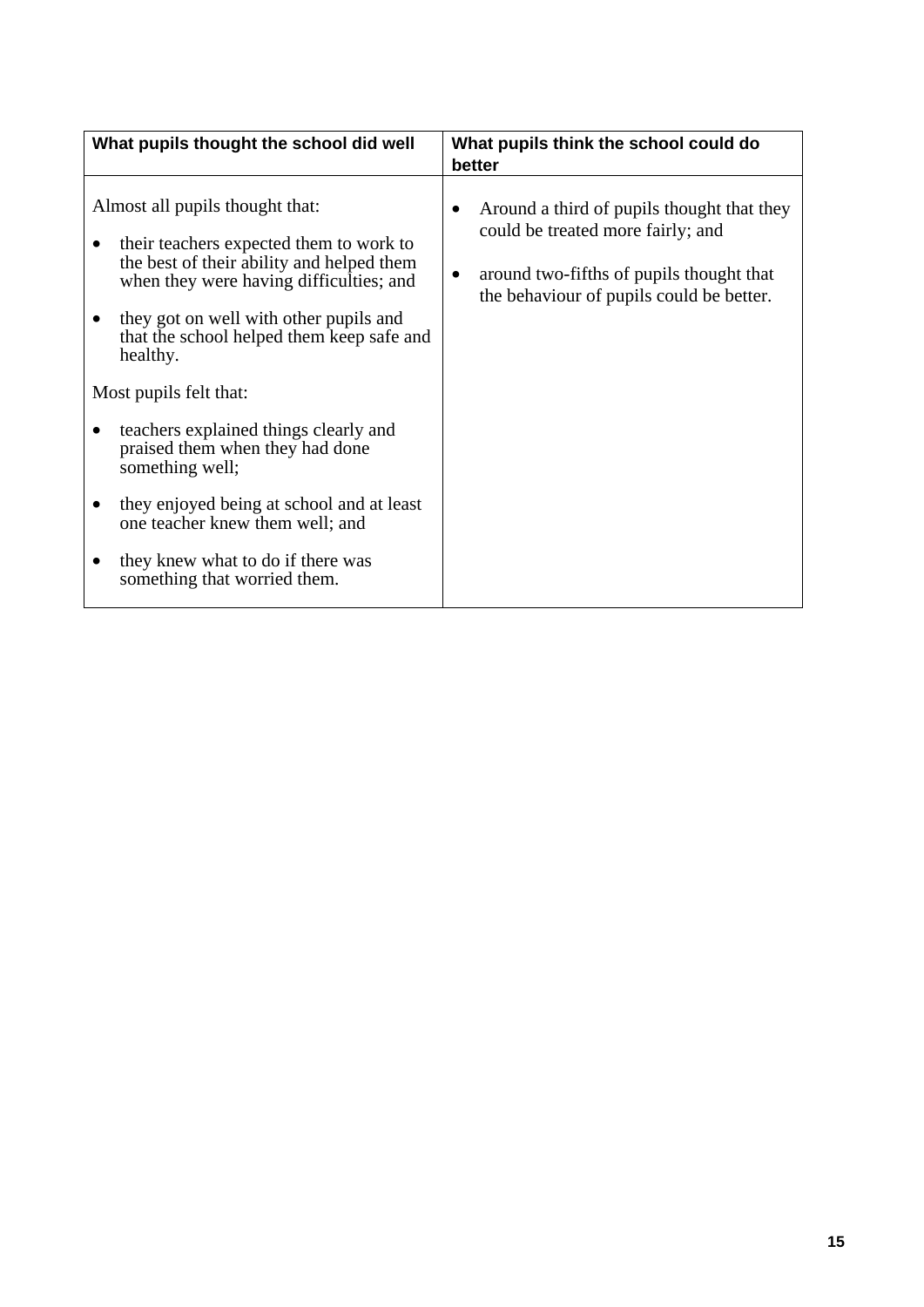| What staff thought the school did well                                                                                                                                                                                                                                                                                                                                                                                                                                                                                                                                                                                                                                                                                                                                                                                                                           | What staff think the school could do<br>better                                                                                                                                                                                                                                                                                                                        |
|------------------------------------------------------------------------------------------------------------------------------------------------------------------------------------------------------------------------------------------------------------------------------------------------------------------------------------------------------------------------------------------------------------------------------------------------------------------------------------------------------------------------------------------------------------------------------------------------------------------------------------------------------------------------------------------------------------------------------------------------------------------------------------------------------------------------------------------------------------------|-----------------------------------------------------------------------------------------------------------------------------------------------------------------------------------------------------------------------------------------------------------------------------------------------------------------------------------------------------------------------|
| All staff felt that they:<br>set high standards for pupils' attainment<br>and ensured that pupils received<br>constructive feedback;<br>worked hard to promote good relations<br>$\bullet$<br>with the community; and<br>showed concern for the care and welfare<br>of pupils.<br>All support staff stated that:<br>they liked working in the school and there<br>was mutual respect between them and<br>pupils; and<br>indiscipline was dealt with effectively<br>٠<br>and standards set for pupils' behaviour<br>were consistently upheld in the school.<br>Almost all teachers thought that:<br>there was mutual respect between<br>$\bullet$<br>teachers and pupils and that pupils were<br>enthusiastic about learning; and<br>the school dealt effectively with any<br>٠<br>instances of bullying and that pupils'<br>successes were celebrated regularly. | Two thirds of support staff thought that<br>٠<br>they could be involved more in the<br>decision-making process; and<br>a third felt that their training time could<br>$\bullet$<br>be used more effectively.<br>A third of the teaching staff stated that<br>$\bullet$<br>there could be more regular staff<br>discussions about how to achieve school<br>priorities. |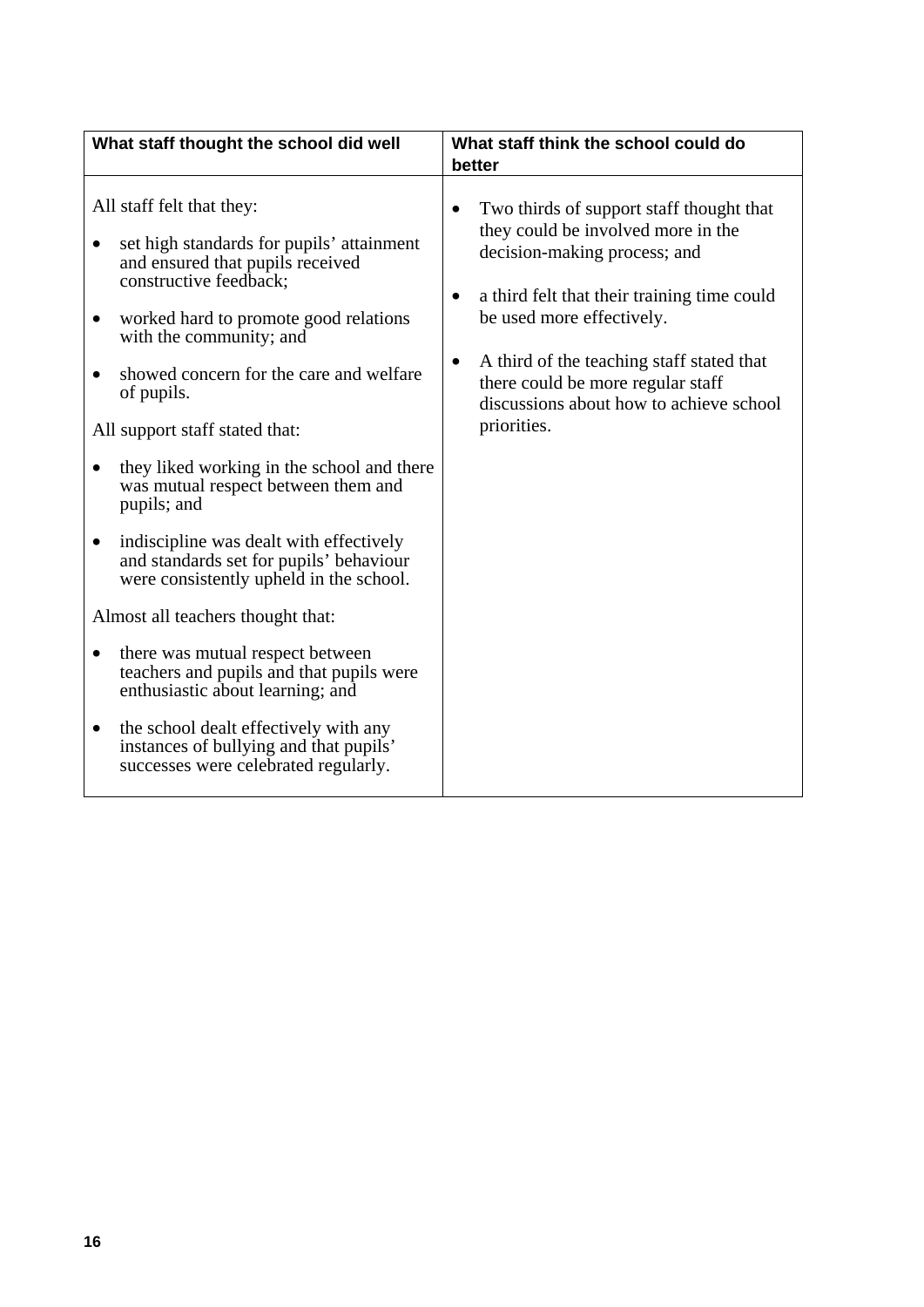## **Appendix 3 Performance in Scottish Qualifications Authority (SQA) National Qualifications**

This data is used alongside evaluations of teaching for effective learning, meeting learning needs, expectations and promoting achievement, and the overall quality of learners' achievement, to inform the overall evaluation of improvements in performance.

#### **Scottish Credit and Qualifications Framework (SCQF) levels:**

7: Advanced Higher at A-C/CSYS at A-C

6: Higher at A-C

5: Intermediate 2 at A-C; Standard Grade at 1-2

4: Intermediate 1 at A-C; Standard Grade at 3-4

3: Access 3 Cluster; Standard Grade at 5-6

#### **Percentage of relevant S4 roll gaining awards by end of S4**

|                                |                                                            | 2005 | 2006 | 2007 |
|--------------------------------|------------------------------------------------------------|------|------|------|
| <b>English and Mathematics</b> | <b>Johnstone High School</b>                               | 89   | 95   | 93   |
| @ Level 3                      | Comparator schools <sup>4</sup>                            | 91   | 91   | 92   |
|                                | <b>National</b>                                            | 90   | 91   | 92   |
| 5+ @ Level 3 or better         | <b>Johnstone High School</b>                               | 86   | 93   | 92   |
|                                | <b>Comparator schools</b>                                  | 90   | 89   | 91   |
|                                | <b>National</b>                                            | 90   | 91   | 91   |
| 5+ @ Level 4 or better         | <b>Johnstone High School</b>                               | 68   | 74   | 76   |
|                                | <b>Comparator schools</b>                                  | 74   | 73   | 72   |
|                                | <b>National</b>                                            | 76   | 77   | 76   |
| 5+ @ Level 5 or better         | <b>Johnstone High School</b>                               | 27   | 41   | 32   |
|                                | <b>Comparator schools</b>                                  | 27   | 29   | 25   |
|                                | <b>National</b>                                            | 34   | 35   | 33   |
|                                | Percentage of relevant S4 roll gaining awards by end of S5 |      |      |      |
|                                |                                                            | 888F |      | ^^^¬ |

|                        |                                 | 2005 | 2006 | 2007 |
|------------------------|---------------------------------|------|------|------|
| 5+ @ Level 4 or better | Johnstone High School           | 78   | 70   | 74   |
|                        | Comparator schools <sup>4</sup> | 76   | 77   | 75   |
|                        | <b>National</b>                 | 78   | 78   | 79   |
| 5+ @ Level 5 or better | <b>Johnstone High School</b>    | 48   | 36   | 50   |
|                        | <b>Comparator schools</b>       | 39   | 39   | 41   |
|                        | <b>National</b>                 | 45   | 45   | 46   |
| 1+ @ Level 6 or better | <b>Johnstone High School</b>    | 39   | 36   | 44   |
|                        | <b>Comparator schools</b>       | 31   | 31   | 33   |
|                        | <b>National</b>                 | 39   | 38   | 39   |
| 3+ @ Level 6 or better | <b>Johnstone High School</b>    | 24   | 17   | 25   |
|                        | <b>Comparator schools</b>       | 16   | 16   | 17   |
|                        | <b>National</b>                 | 23   | 22   | 22   |
| 5+ @ Level 6 or better | <b>Johnstone High School</b>    | 9    | 8    | 7    |
|                        | <b>Comparator schools</b>       | 5    | 6    | 6    |
|                        | National                        | 10   | 10   | 10   |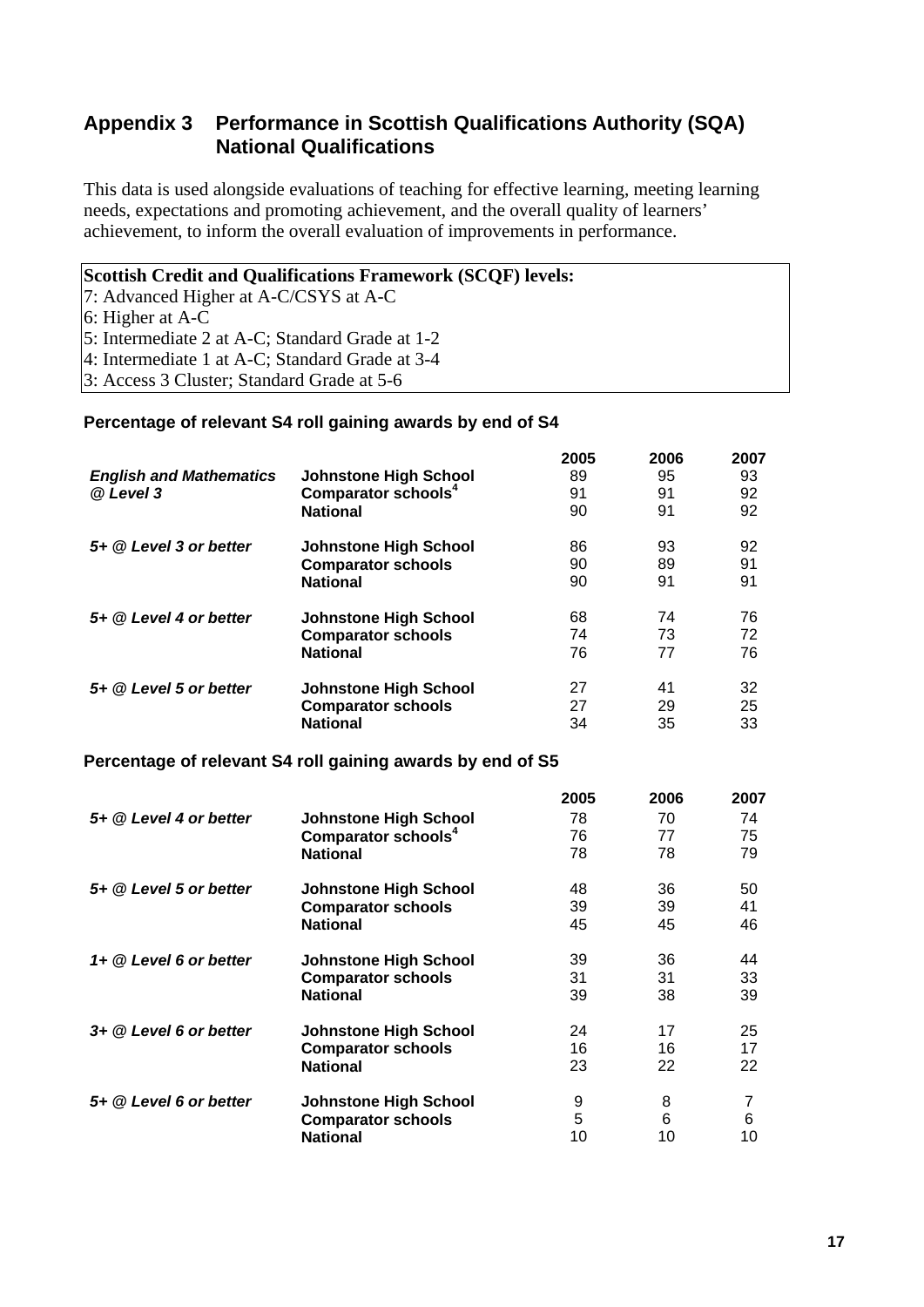# <span id="page-19-0"></span>**Percentage of relevant S4 roll gaining awards by end of S6**

|                          |                                 | 2005 | 2006 | 2007 |
|--------------------------|---------------------------------|------|------|------|
| 5+ @ Level 5 or better   | <b>Johnstone High School</b>    | 42   | 49   | 40   |
|                          | Comparator schools <sup>4</sup> | 40   | 40   | 42   |
|                          | <b>National</b>                 | 47   | 48   | 47   |
| $1+$ @ Level 6 or better | <b>Johnstone High School</b>    | 39   | 42   | 39   |
|                          | <b>Comparator schools</b>       | 36   | 36   | 38   |
|                          | <b>National</b>                 | 43   | 43   | 42   |
| $3+$ @ Level 6 or better | <b>Johnstone High School</b>    | 25   | 31   | 27   |
|                          | <b>Comparator schools</b>       | 24   | 24   | 22   |
|                          | <b>National</b>                 | 30   | 30   | 29   |
| 5+ @ Level 6 or better   | <b>Johnstone High School</b>    | 16   | 20   | 15   |
|                          | <b>Comparator schools</b>       | 14   | 14   | 13   |
|                          | <b>National</b>                 | 19   | 20   | 19   |
| 1+ @ Level 7 or better   | <b>Johnstone High School</b>    | 9    | 13   | 11   |
|                          | <b>Comparator schools</b>       | 8    | 9    | 8    |
|                          | <b>National</b>                 | 12   | 13   | 12   |

<sup>&</sup>lt;sup>4</sup> Comparator schools are the 20 schools statistically closest to the school being inspected in terms of the five socio-economic characteristics of the school population and surrounding areas.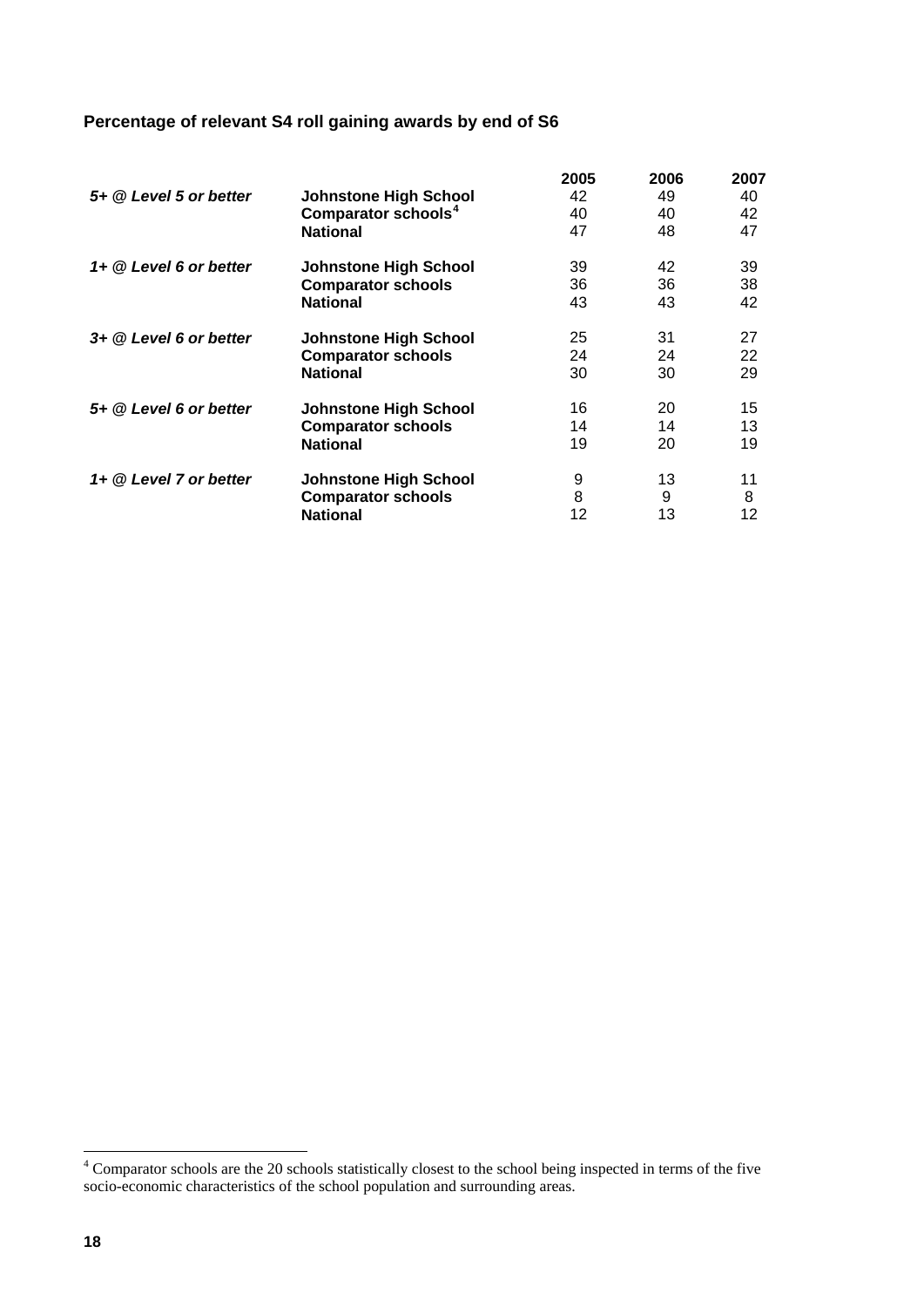# **Appendix 4 Good practice**

In the course of the inspection, the following aspects of innovative and effective practice were evaluated as being worthy of wider dissemination.

#### **An example of good practice in targeted support for vulnerable pupils.**

At Johnstone High School a principal teacher of guidance supported a group of vulnerable pupils very successfully. This arrangement enabled the principal teacher to know each child personally and to have an overview of the provision being delivered to every looked after and accommodated child. This ensured that there was a consistency of approach and outcome to any concerns and issues. The school was proactive in organising formal and informal multi-agency meetings to discuss any issues relating to school and to ensure that appropriate support and effective monitoring was in place.

The school encouraged high aspirations and expectations in the group. As a result of this approach, and the very effective coordinated support within the school, this group of pupils was consistently attaining better in national examinations than other similar groups in the authority. The school had been commended by both the Scottish Government and the Cabinet Office in Westminster for this performance. The pupils also fully participated in extra-curricular activities and projects such as Reachout and the Duke of Edinburgh Award Scheme.

#### **Implementing Curriculum for Excellence within S3**

With the removal of constraints in curriculum design, pupils at S3 were offered seven Standard Grade subjects with the possibility of Standard Grade physical education as an eighth subject. Pupils were now benefiting from two hours of physical education. Within the remaining two periods, a rota was devised to address areas of Curriculum for Excellence. Pupils followed four ten week blocks and were actively involved in a range of additional learning experiences. These included using ICT which enhanced their core skills, health promotion where pupils cooked healthy meals and active citizenship placements within the local community. This curricular innovation benefited pupils in a number of way. Pupils were becoming better independent learners, being more creative and developing further skills in working in teams. They improved their skills in relating to adults and others in the workplace and increased their sense of responsibility and their contribution to the life of the school and the wider community. Pupils had opportunities to evaluate the initiative and their personal progress at the end of each block. Their comments and suggestions helped to provide a better provision for future groups.